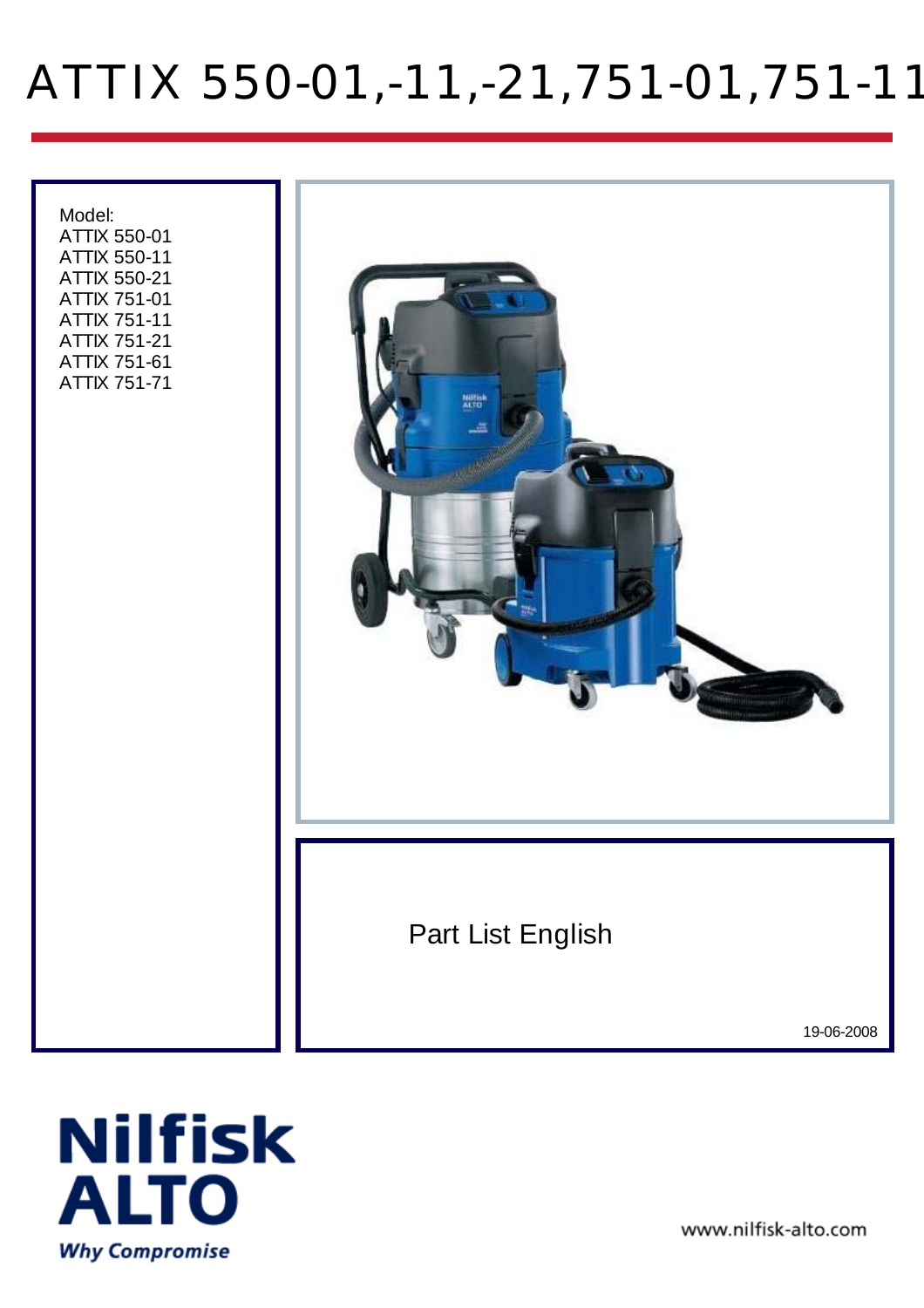#### **Table of Contents**

| Cabinet 550-01, 751-01, 12 GALLON                  | 3  |
|----------------------------------------------------|----|
| Cabinet 550-11, - 21, 751-11, -21, 12 - RFD & 19 G | 5  |
| Cabinet 751-61, - 71, 19 GALLON AE                 | 7  |
| Base, motor, filter                                | 9  |
| Base, motor, filter 751-61, -71, 19 GALLON AE      | 11 |
| Container 550-01, 751-01, 12 GALLON, 12 GALLON RDF | 13 |
| Handle 550-11 mobil                                | 15 |
| Container 751-01, - 11, -21, 19 GALLON             | 17 |
| <b>Container 751-61, -71, 19 GALLON AE</b>         | 19 |
| Frame 751-01, -11, -21, -61, 19 G., 19 G. AE       | 21 |
| <b>Frame 751-71</b>                                | 23 |
| <b>Accessories</b>                                 | 25 |
|                                                    |    |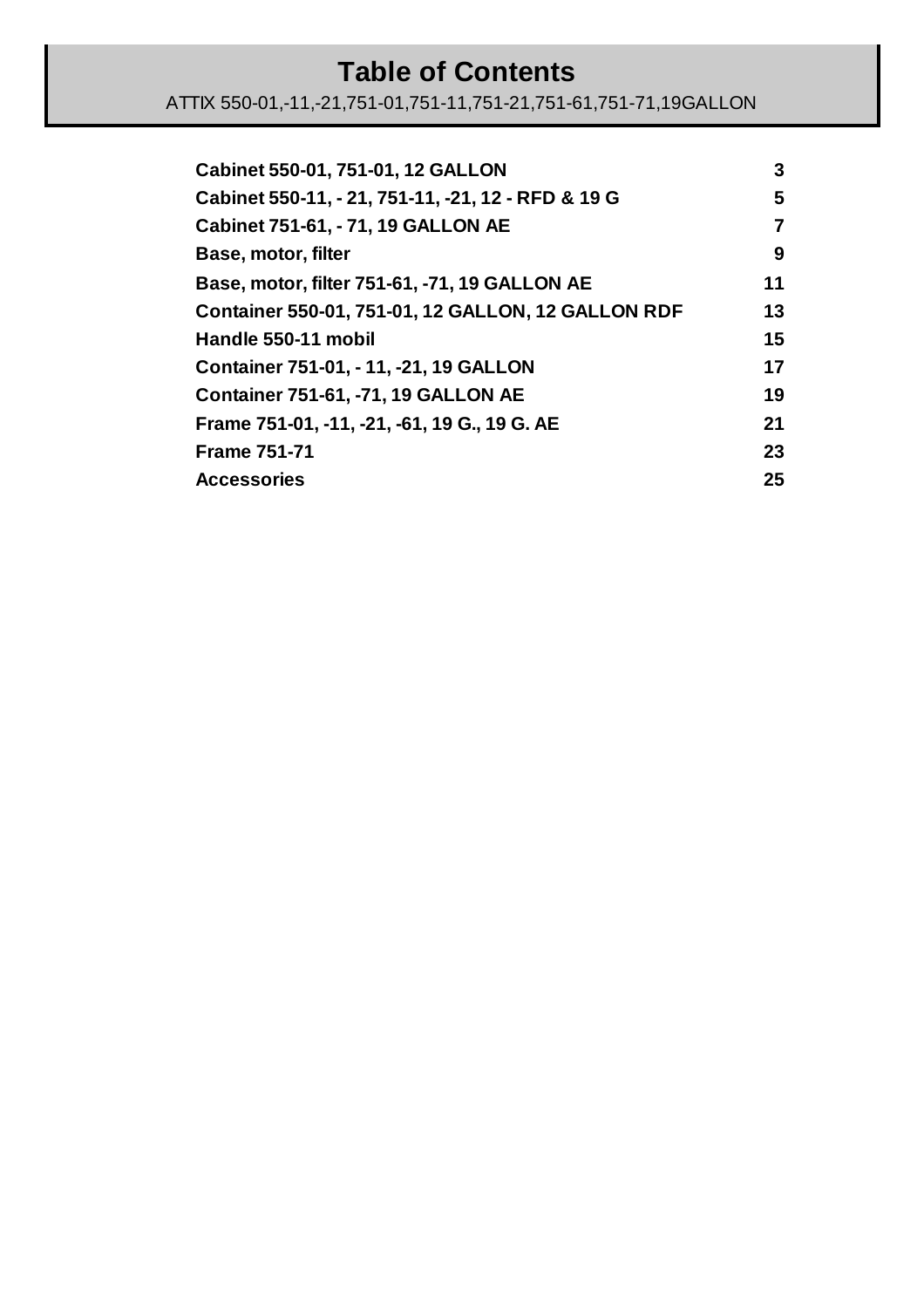#### **Cabinet 550-01, 751-01, 12 GALLON**

ATTIX 550-01,-11,-21,751-01,751-11,751-21,751-61,751-71,19GALLON

3 Part List ID ATTIX55002

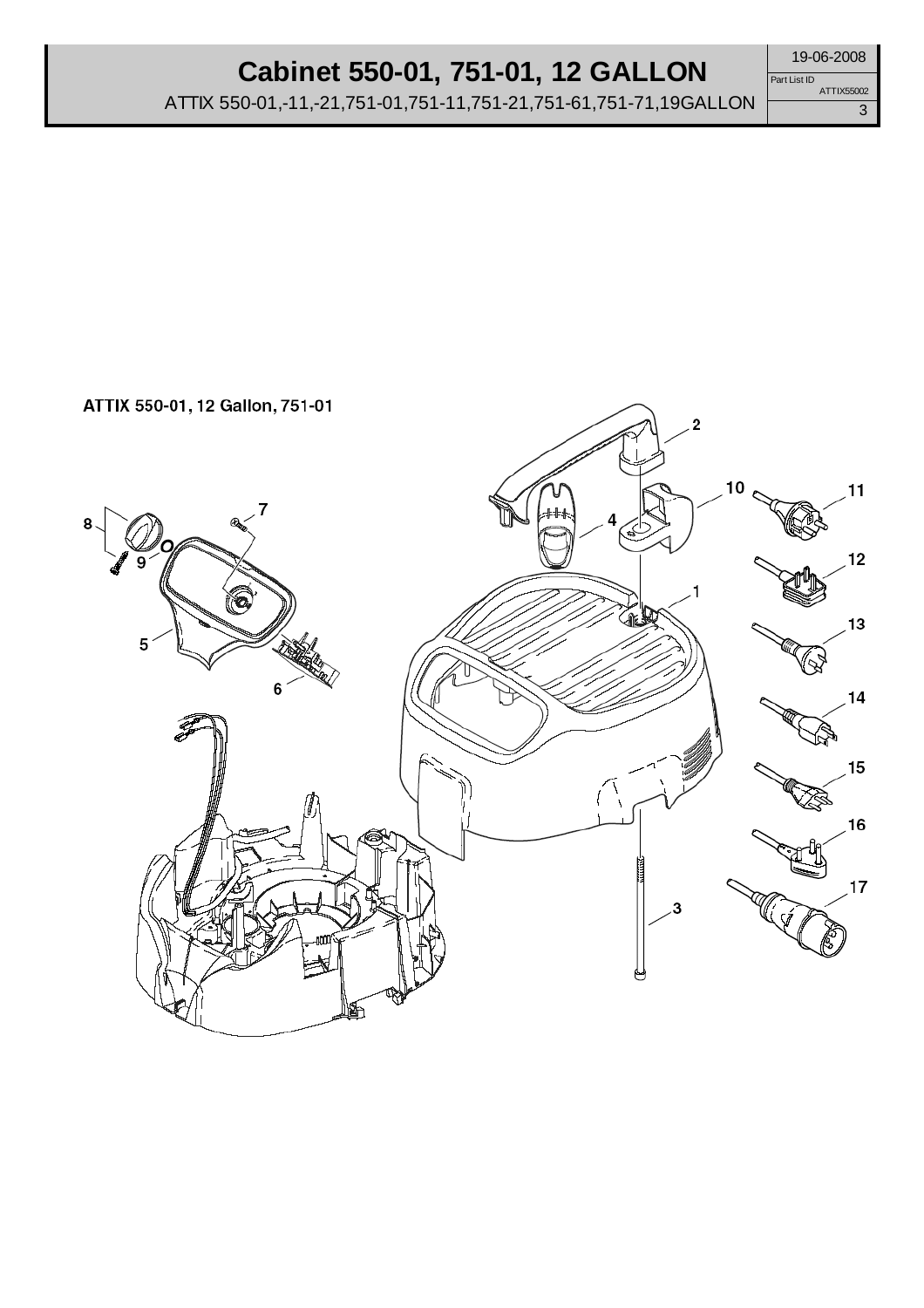# **Cabinet 550-01, 751-01, 12 GALLON** 19-06-2008

ATTIX55002 Part List ID

| Pos            |           | Part no. Qty Description                     |                          | <b>EAN</b> |
|----------------|-----------|----------------------------------------------|--------------------------|------------|
| 1              | 302000703 | 1 HOOD W. SOUNDPROOFING                      |                          | 4005337690 |
| 2              | 302000638 | 1 HANDLE                                     |                          | 4005337687 |
| 3              | 909100084 | 2 SCREW M6X140                               |                          | 4005337679 |
| 4              | 302000380 | 1 CABLE HOOK                                 |                          | 4005337674 |
| 5              | 302000756 | 1 SWITCH BOX                                 | 550-1, 12 GALLON, 751-01 | 4005337020 |
| 6              | 302000825 | 1 ELECTRONICS                                | 100-120V                 | 4005337026 |
| 6              | 302000826 | 1 ELECTRONIC SOFTSTART                       | 220-240V                 | 4005337026 |
| $\overline{7}$ | 18274     | 2 COUNTERSUNK SCREW                          |                          | 4005337182 |
| 8              | 909100204 | 1 ROTARY KNOB                                |                          | 4005337689 |
| 9              | 9868      | 1 O RING                                     |                          | 4005337098 |
| 10             | 302000382 | 1 TUBE FASTENER                              | 550-01, 12 GALLON        | 4005337674 |
| 11             | 302000430 | 1 POWER CORD                                 | *EU*                     | 4005337680 |
| 11             | 302000433 | <b>DK</b><br>1 POWER CORD H05RR-F 3G0,75X8,2 | *DK*                     | 4005337680 |
| 12             | 302000752 | 1 POWER CORD                                 | *GB,230V*                | 4005337021 |
| 13             | 302000434 | 1 POWER CORD H05RR-F3G0.7                    | *AU*                     | 4005337681 |
| 14             | 302000435 | 1 POWER CORD SJTW-A AWG18/3X8,2M NEMA - US   | JS*                      | 4005337681 |
| 15             | 302000432 | 1 POWER CORD H05RR-F 3G0,75X8,2M SNV - CH    | *CH*                     | 4005337680 |
| 16             | 302000685 | 1 POWER CORD H05RR-F3G0,75                   | $*ZA*$                   | 4005337690 |
| 17             | 302000436 | 1 POWER CORD H05BQ-F 3G1,0X                  | $*$ GB*                  | 4005337681 |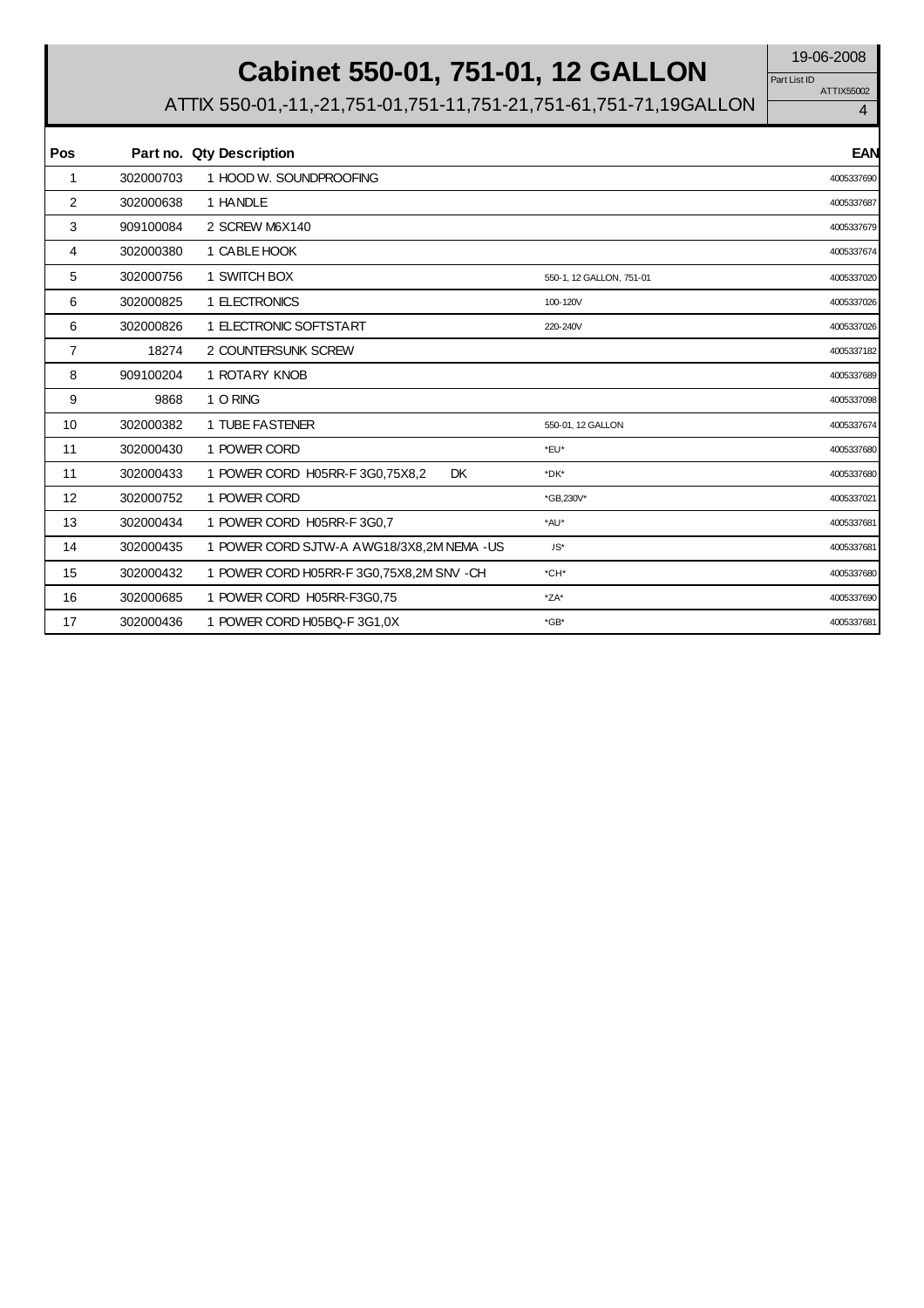5 Part List ID ATTIX55004

#### ATTIX 550-11 MOBIL, 550-21, 12 Gallon RDF, 751-11, 751-21, 19 Gallon

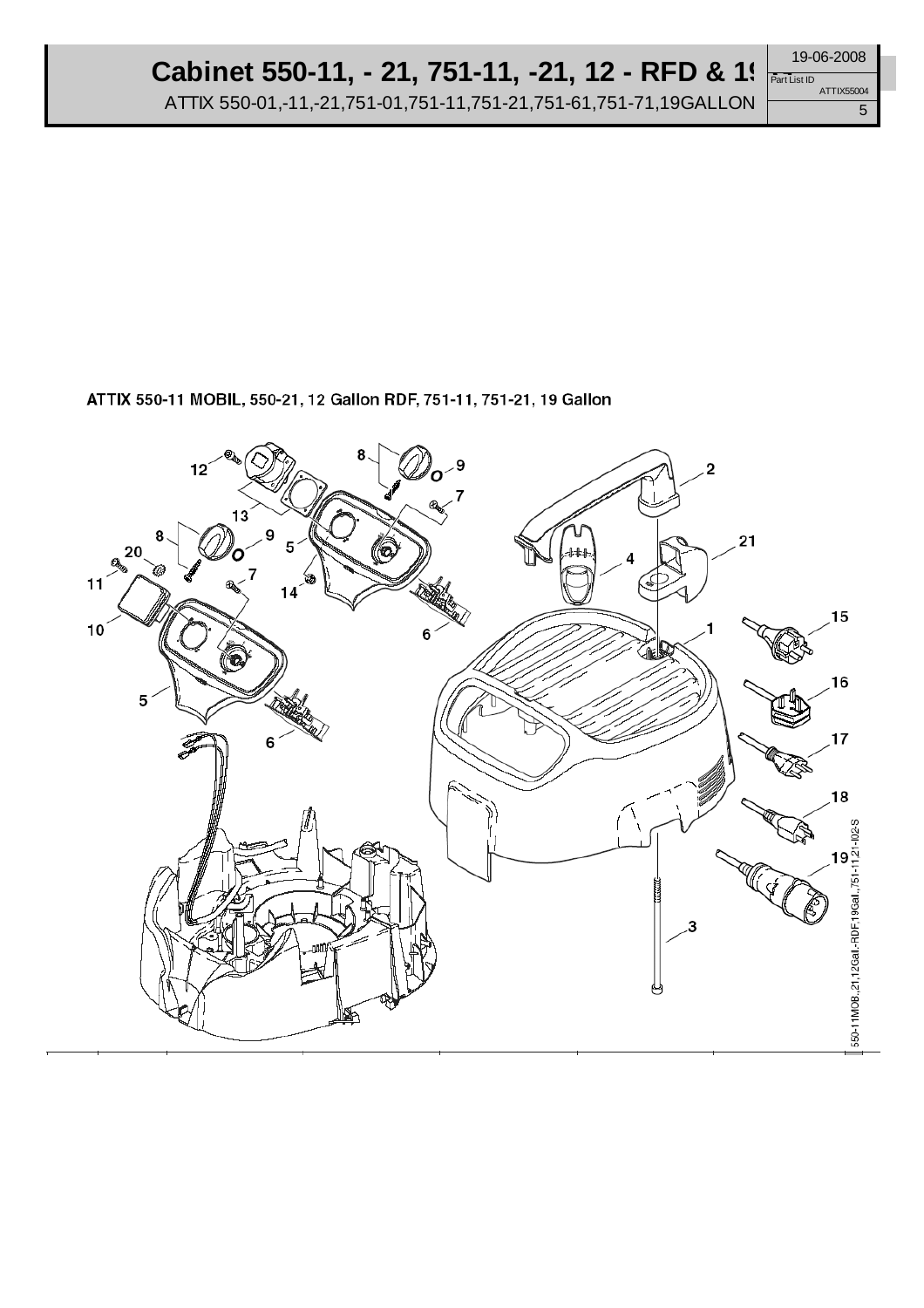# **Cabinet 550-11, - 21, 751-11, -21, 12 - RFD & 1**! Part List ID

ATTIX55004 Part List ID

|  | AT LIA33004 |
|--|-------------|
|  |             |

| <b>Pos</b>     |           | Part no. Qty Description                 |                                                  | <b>EAN</b> |
|----------------|-----------|------------------------------------------|--------------------------------------------------|------------|
| $\mathbf{1}$   | 302000703 | 1 HOOD W. SOUNDPROOFING                  |                                                  | 4005337690 |
| 2              | 302000638 | 1 HANDLE                                 |                                                  | 4005337687 |
| 3              | 909100084 | 2 SCREW M6X140                           |                                                  | 4005337679 |
| 4              | 302000380 | 1 CABLE HOOK                             |                                                  | 4005337674 |
| 5              | 302000757 | 1 SWITCH BOX                             | 550-21, 751-21, 12GALL.RDF                       | 4005337020 |
| 5              | 302001287 | 1 ATTIX 5 SWITCH CASE                    | 550-11 MOBIL, 751-11, 19GALL.                    | 4005337043 |
| 6              | 302000627 | 1 110V ELECTRONIC WITH SPEE D            | 100-120V, 12GALL.RDF                             | 4005337687 |
| 6              | 302000628 | 1 ELECTRONIC W SPEED                     | 220-240V, 550-21, 751-21                         | 4005337687 |
| 6              | 302000825 | 1 ELECTRONICS                            | 100-120V, 751-11*GB, 110/50*, 19GALL.            | 4005337026 |
| 6              | 302000826 | 1 ELECTRONIC SOFTSTART                   | 220-240V, 550-11 MOBIL, 751-11*EU*DK*CH*GB,230V* | 4005337026 |
| $\overline{7}$ | 18274     | 2 COUNTERSUNK SCREW                      |                                                  | 4005337182 |
| 8              | 909100204 | 1 ROTARY KNOB                            |                                                  | 4005337689 |
| 9              | 9868      | 1 O RING                                 |                                                  | 4005337098 |
| 10             | 302000147 | 1 OUTLET 2-P.+PE 10A/250V -CH            | *CH*                                             | 4005337008 |
| 10             | 302000148 | 1 SOCKET 13A/250V *GB*                   | *GB,230V*                                        | 4005337008 |
| 10             | 302000149 | 1 SOCKET 2-P.+PE 15A/125V - US/CSA       | *US*                                             | 4005337008 |
| 10             | 302000151 | 1 SOCKET                                 | *EU*                                             | 4005337008 |
| 10             | 302000683 | 1 SOCKET 10A/250V DK                     | *DK*                                             | 4005337690 |
| 11             | 11256     | 2 STEEL SCREW 35 X 18                    |                                                  | 4005337112 |
| 12             | 50598     | 4 SCREW M5X20                            | *GB,110V*                                        | 4005337505 |
| 13             | 43238     | 1 NEWLEC NL926 SCKT-PANL 16 A 3P-        | *GB,110V*                                        | 4005337432 |
| 14             | 7417      | 4 HEXAGON NUT                            | *GB,110V*                                        | 4005337074 |
| 15             | 302000437 | 1 POWER CORD                             | *EU*                                             | 4005337681 |
| 15             | 302000440 | 1 POWER CORD H05RR-F 3G1,5X8,2M SRAF-DK  | *DK*                                             | 4005337681 |
| 16             | 302000752 | 1 POWER CORD                             | *GB,230V*                                        | 4005337021 |
| 17             | 302000439 | 1 POWER CORD H05RR-F 3G1,0X8,2M SNV - CH | *CH*                                             | 4005337681 |
| 18             | 302000442 | 1 POWER CORD SJTW-A AWG14/3X8,2 NEMA -US | *US*                                             | 4005337681 |
| 19             | 302000878 | 1 POWER CORD H07BQ-F 3G2,5X              | *GB,110V*                                        | 4005337030 |
| 20             | 4021      | 2 SERRATED LOCK WASHER                   | *US*                                             | 4005337040 |
| 21             | 302000382 | 1 TUBE FASTENER                          | 550-11 MOBIL                                     | 4005337674 |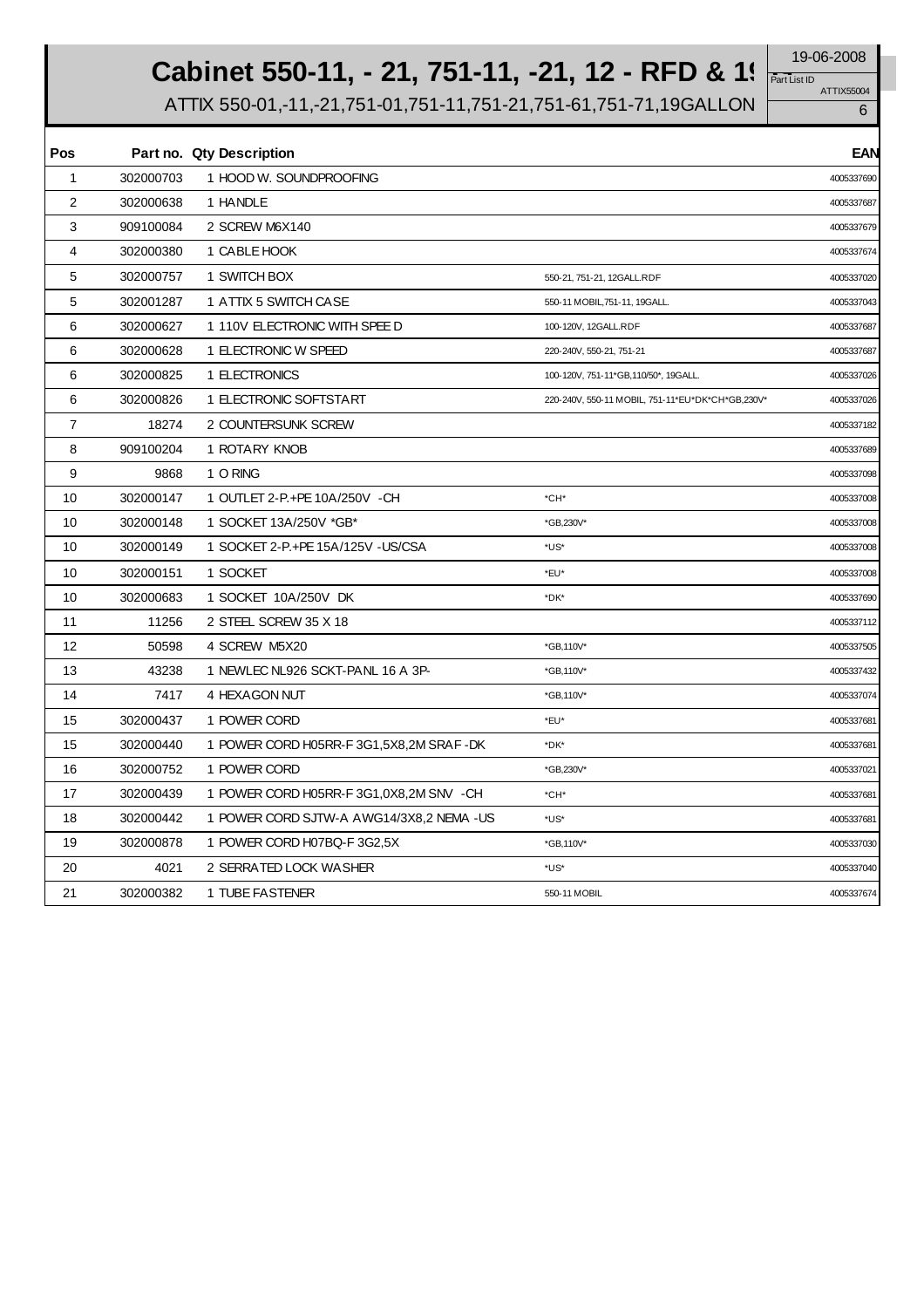## **Cabinet 751-61, - 71, 19 GALLON AE**

ATTIX 550-01,-11,-21,751-01,751-11,751-21,751-61,751-71,19GALLON

19-06-2008

7 Part List ID ATTIX55006

ATTIX 751-61, 751-71, 19 Gallon AE

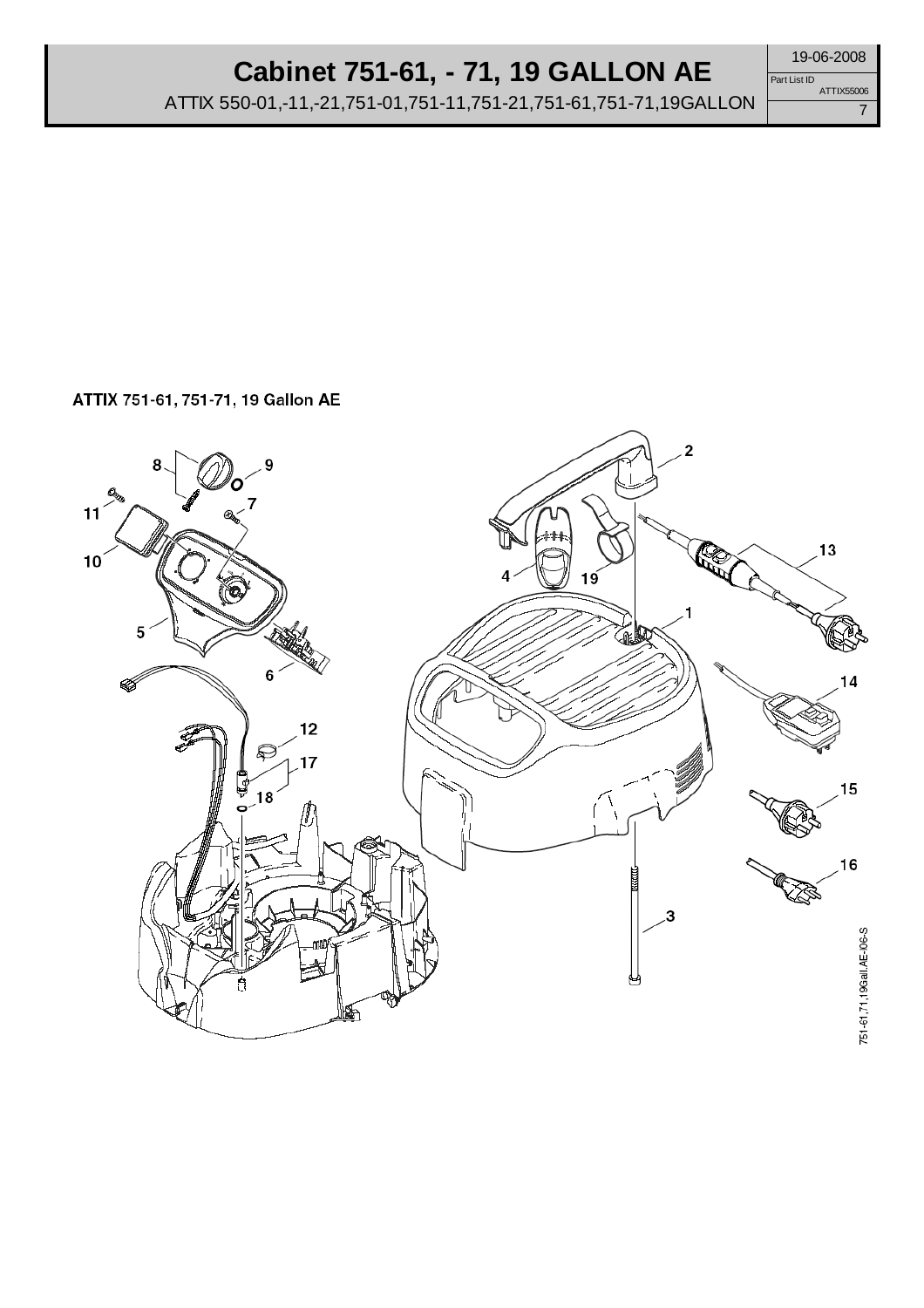# **Cabinet 751-61, - 71, 19 GALLON AE** 19-06-2008

ATTIX55006 Part List ID

| Pos         |           | Part no. Qty Description                  |                      | <b>EAN</b> |
|-------------|-----------|-------------------------------------------|----------------------|------------|
| $\mathbf 1$ | 302000703 | 1 HOOD W. SOUNDPROOFING                   |                      | 4005337690 |
| 2           | 302000638 | 1 HANDLE                                  |                      | 4005337687 |
| 3           | 909100084 | 2 SCREW M6X140                            |                      | 4005337679 |
| 4           | 302000380 | 1 CABLE HOOK                              | 751-61, 19 Gallon AE | 4005337674 |
| 5           | 302001589 | 1 SWITCH BOX "ATTIX 7-61,71               |                      | 4005337067 |
| 6           | 302001711 | 1 ELECTRONIC 100-120V SET1                | 100-120V             | 4005337072 |
| 6           | 302001712 | 1 ELECTRONIC 220-240V SET1                | 220-240V             | 4005337072 |
| 7           | 18274     | 2 COUNTERSUNK SCREW                       |                      | 4005337182 |
| 8           | 909100204 | 1 ROTARY KNOB                             |                      | 4005337689 |
| 9           | 9868      | 1 O RING                                  |                      | 4005337098 |
| 10          | 302000151 | 1 SOCKET                                  |                      | 4005337008 |
| 11          | 11256     | 2 STEEL SCREW 35 X 18                     |                      | 4005337112 |
| 12          | 302000489 | 1 WIRE HOSE CLAMP Ø10.10                  |                      | 4005337682 |
| 13          | 302001580 | 1 POWER CORD H07RN-F 3G1,5X10,7M PRCD     | 751-71               | 4005337067 |
| 14          | 302001708 | 1 POWER CORD SJTW-A AWG14/3X11,5M GFCI US | <b>JGALLON AE</b>    | 4005337072 |
| 15          | 302000437 | 1 POWER CORD                              | 751-61*EU*           | 4005337681 |
| 15          | 302000440 | 1 POWER CORD H05RR-F 3G1,5X8,2M SRAF-DK   | 751-61*DK*           | 4005337681 |
| 16          | 302000439 | 1 POWER CORD H05RR-F 3G1,0X8,2M SNV - CH  | 751-61*CH*           | 4005337681 |
| 17          | 302001214 | 1 TEMPERATURE SENSOR                      |                      | 4005337041 |
| 18          | 55416     | 1 O-RING                                  |                      | 4005337554 |
| 19          | 302001611 | 1 CLAMPING TAPE                           | 751-71               | 4005337068 |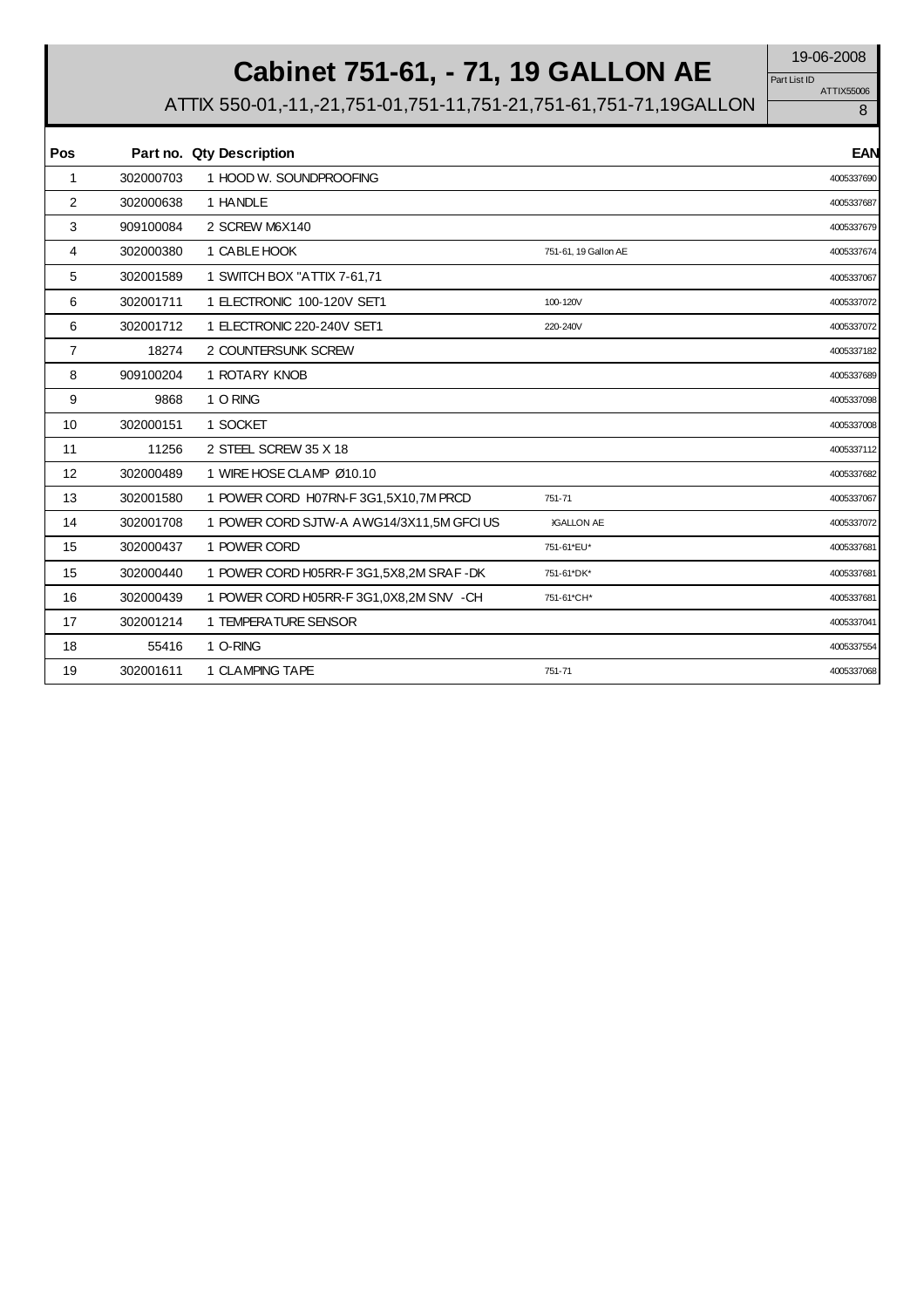#### **Base, motor, filter**

ATTIX 550-01,-11,-21,751-01,751-11,751-21,751-61,751-71,19GALLON

ATTIX 550-01, 550-11 MOBIL, 550-21, 12 Gallon, 12 Gallon RDF, 751-01, 751-11, 751-21, 19 Gallon



Part List ID

ATTIX55008

9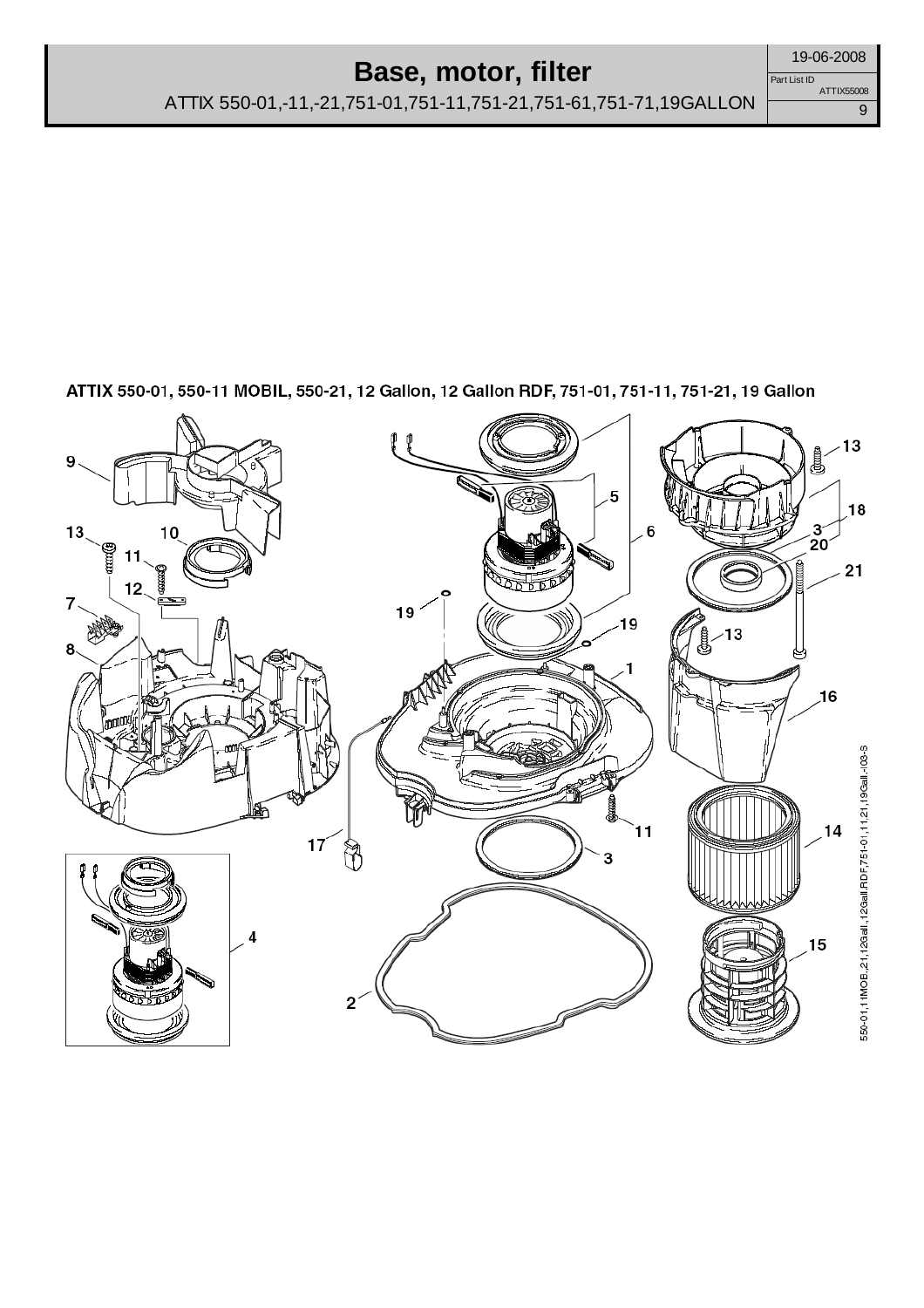# **Base, motor, filter** 19-06-2008

Part List ID

| ATTIX55008 |
|------------|
|            |

| Pos            |           | Part no. Qty Description           |                                                     | <b>EAN</b> |
|----------------|-----------|------------------------------------|-----------------------------------------------------|------------|
| $\mathbf{1}$   | 302000372 | 1 SUPPORTING PLATE ATTIX 5         |                                                     | 4005337674 |
| $\overline{2}$ | 302000637 | 1 GASKET FOR CONTAINER             |                                                     | 4005337687 |
| 3              | 302000460 | 1 GASKET FOR FILTER                |                                                     | 4005337136 |
| 4              | 26783     | 1 MOTOR 100V 1200W                 | 100V/1200W                                          | 4005337267 |
| 4              | 26784     | 1 ELECTRIC MOTOR 110-120           | 110-120V/1200W                                      | 4005337267 |
| 4              | 26785     | 1 MOTOR - 110V - TURBO VACUU M-WAS | 120V/1000W                                          | 4005337267 |
| 4              | 49594     | 1 MOTOR 220V WAS 30756(SQ 4 50.55  | 220-240V/1200W                                      | 4005337495 |
| 5              | 26774     | 1 CARBON BRUSHES (PAIR OF)         | FOR IDENTIF.LETTER "M"                              | 4005337267 |
| 5              | 26775     | 1 CARBON BRUSHES                   | FOR IDENTIF.LETTER "L"                              | 4005337267 |
| 5              | 49625     | 1 CARBON BRUSHES-PAIR              | FOR IDENTIF. LETTER "C"                             | 4005337496 |
| 6              | 28875     | 1 RING                             | FOR IDENTIF.LETTER"L"+"M""                          | 4005337288 |
| 6              | 29205     | 1 SEAL                             | FOR IDENTIF. LETTER "L"+"M"                         | 4005337292 |
| 6              | 42538     | 1 MOTOR BEARING RING SET           | FOR IDENTIF. LETTER "C"                             | 4005337425 |
| 6              | 61167     | 1 MOTOR BEARING RING SET           | FOR IDENTIF. LETTER "C"                             | 4005337611 |
| 7              | 302000755 | 1 TERMINAL STRIP                   | 550-01, 550-11MOB., 550-21*GB, 110V*,, 12GALL., 751 | 4005337021 |
| 8              | 302000371 | 1 CLAMPING PLATE                   |                                                     | 4005337674 |
| 9              | 302000373 | 1 AIR DUCT ATTIX 5                 |                                                     | 4005337674 |
| 10             | 47035     | 1 COLLAR                           | 12GALL., 12GALL. RDF, 19GALL.                       | 4005337470 |
| 10             | 47036     | 1 SEALS WAS 11225                  |                                                     | 4005337470 |
| 11             | 11256     | 6 STEEL SCREW 35 X 18              |                                                     | 4005337112 |
| 12             | 5697      | 1 COVER PLATE                      |                                                     | 4005337056 |
| 13             | 909100138 | 10 SCREW 5X20                      |                                                     | 4005337023 |
| 14             | 11753     | 1 FILTER ELEMENT XL/SQ550/A ERO    | $*ZA*$                                              | 4005337117 |
| 14             | 302000461 | 1 FELEMENT ATTIX 3/5/7             |                                                     | 4005337682 |
| 15             | 302000472 | 1 FILTER SUPPORT CAGE              |                                                     | 4005337682 |
| 16             | 302000379 | 1 DEFLECTOR                        |                                                     | 4005337674 |
| 17             | 302000823 | 1 CONTACT SPRING 41,8X14 AS BR     | *GB,230V*                                           | 4005337025 |
| 17             | 61174     | 1 EARTHING CABLE                   |                                                     | 4005337611 |
| 18             | 302001641 | 1 ADAPTER BASE PLATE/FILTER        | 751-01, 751-11, 751-21, 19GALL.                     | 4005337069 |
| 19             | 62359     | 2 GASKET Ø9XØ4X1                   |                                                     | 4005337623 |
| 20             | 302001546 | 1 GASKET                           | 751-01, 751-11, 751-21, 19GALL.                     | 4005337068 |
| 21             | 909100196 | 3 SCREW 5X90                       | 751-01, 751-11, 751-21, 19GALL.                     | 4005337056 |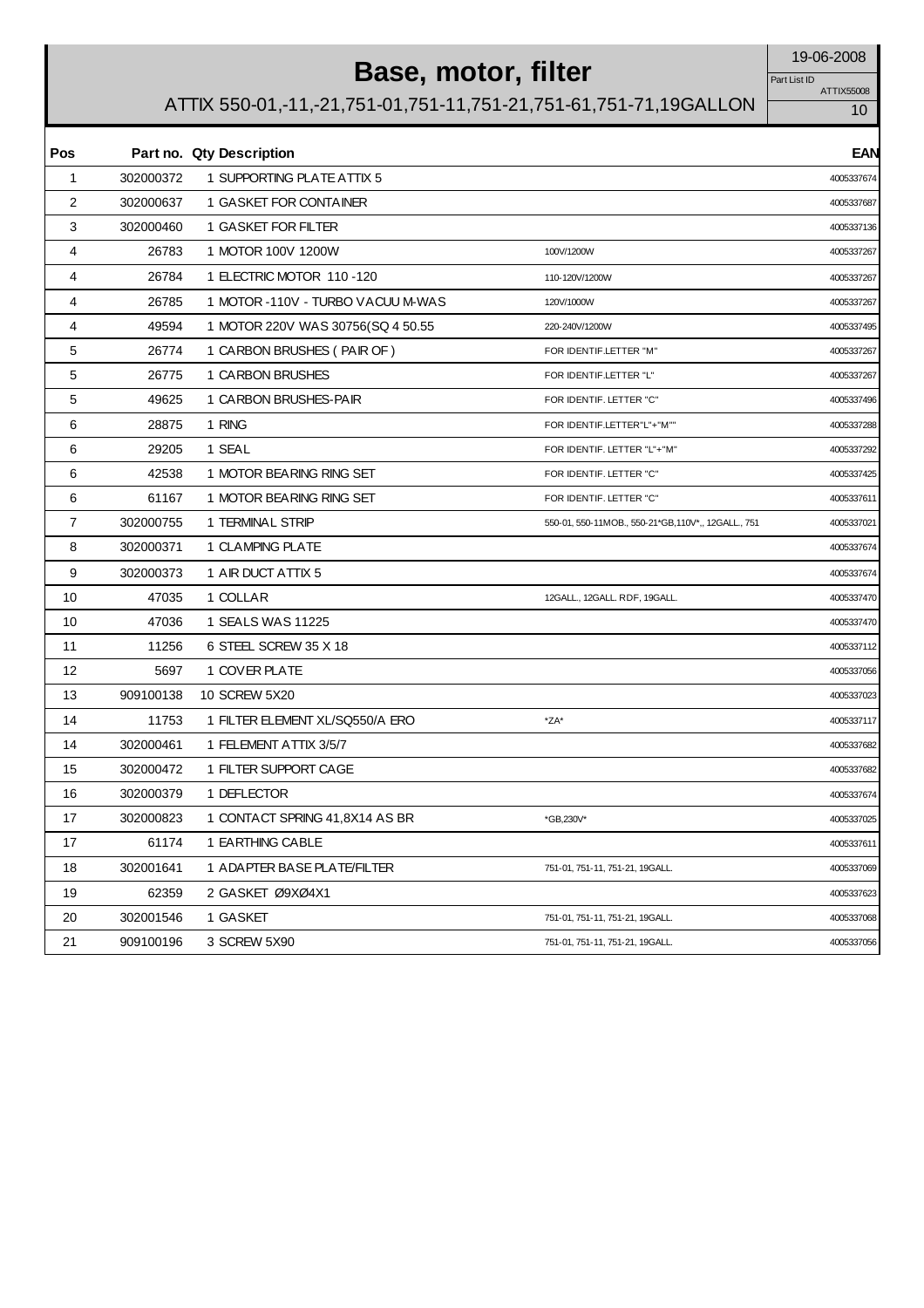# **Base, motor, filter 751-61, -71, 19 GALLON AE**

ATTIX 550-01,-11,-21,751-01,751-11,751-21,751-61,751-71,19GALLON

19-06-2008 Part List ID ATTIX55010

11

#### ATTIX 751-61, 19 Gallon AE, 751-71

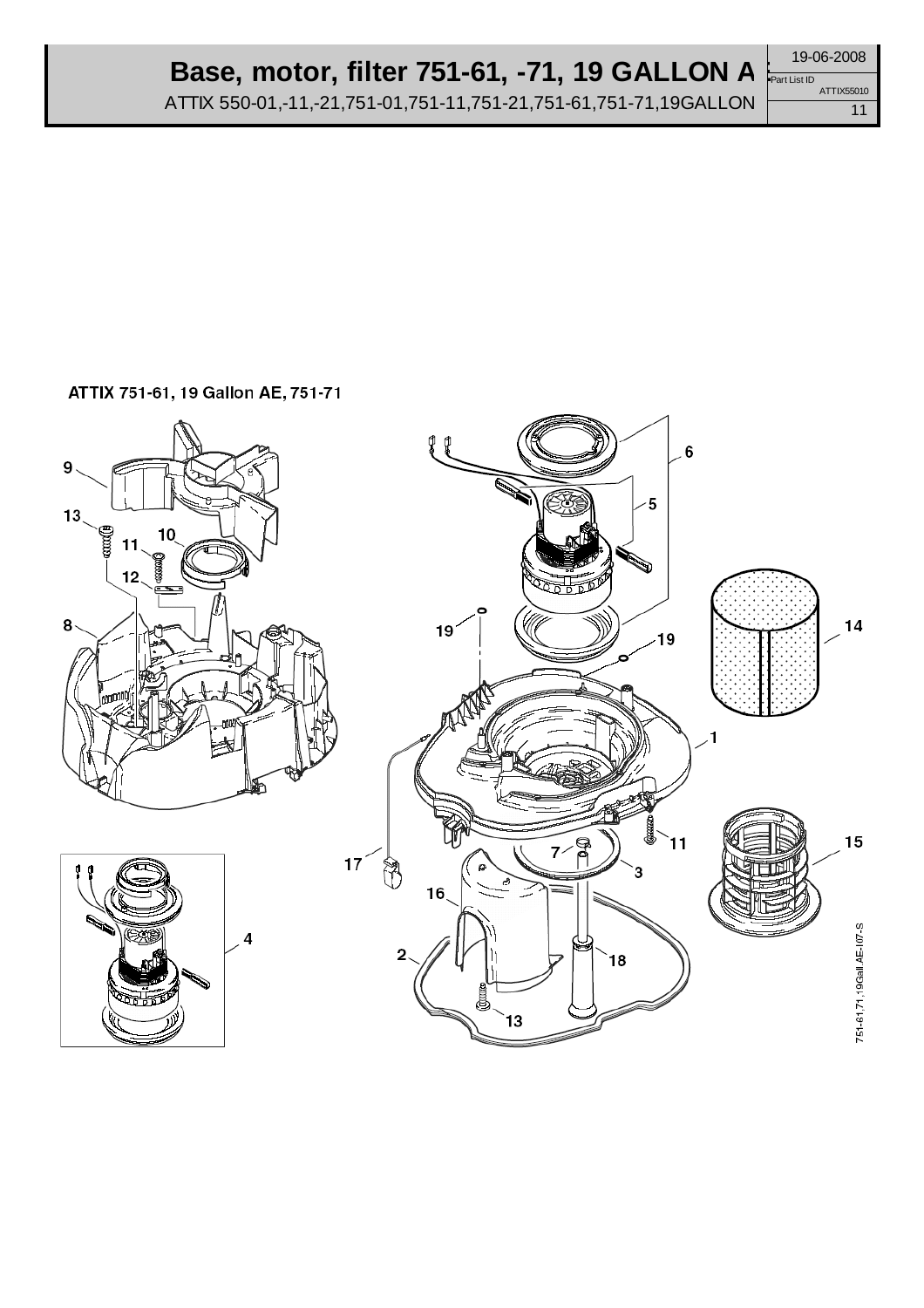# **Base, motor, filter 751-61, -71, 19 GALLON A**  $\frac{19-06-2008}{\sqrt{241 \text{ List ID}} }$

ATTIX 550-01,-11,-21,751-01,751-11,751-21,751-61,751-71,19GALLON

ATTIX55010 Part List ID

| Pos            |           | Part no. Qty Description           |                             | <b>EAN</b> |
|----------------|-----------|------------------------------------|-----------------------------|------------|
| $\mathbf{1}$   | 302000372 | 1 SUPPORTING PLATE ATTIX 5         |                             | 4005337674 |
| 2              | 302000637 | 1 GASKET FOR CONTAINER             |                             | 4005337687 |
| 3              | 302000460 | 1 GASKET FOR FILTER                |                             | 4005337136 |
| 4              | 26783     | 1 MOTOR 100V 1200W                 | 100V/1200W                  | 4005337267 |
| $\overline{4}$ | 26784     | 1 ELECTRIC MOTOR 110-120           | 110-120V/1200W              | 4005337267 |
| 4              | 26785     | 1 MOTOR - 110V - TURBO VACUU M-WAS | 120V/1000W                  | 4005337267 |
| 4              | 49594     | 1 MOTOR 220V WAS 30756(SQ 4 50.55  | 220-240V/1200W              | 4005337495 |
| 5              | 26774     | 1 CARBON BRUSHES (PAIR OF)         | FOR IDENTIF. LETTER "M"     | 4005337267 |
| 5              | 26775     | 1 CARBON BRUSHES                   | FOR IDENTIF. LETTER "L"     | 4005337267 |
| 5              | 49625     | 1 CARBON BRUSHES-PAIR              | FOR IDENTIF. LETTER "C"     | 4005337496 |
| 6              | 28875     | 1 RING                             | FOR IDENTIF. LETTER "L"+"M" | 4005337288 |
| 6              | 29205     | 1 SEAL                             | FOR IDENTIF. LETTER "L"+"M" | 4005337292 |
| 6              | 42538     | 1 MOTOR BEARING RING SET           | FOR IDENITF. LETTER "C"     | 4005337425 |
| 6              | 61167     | 1 MOTOR BEARING RING SET           | FOR IDENTIF. LETTER "C"     | 4005337611 |
| $\overline{7}$ | 909100137 | 1 BAND CLAMP FITTING 19            |                             | 4005337021 |
| 8              | 302000371 | 1 CLAMPING PLATE                   |                             | 4005337674 |
| 9              | 302000373 | 1 AIR DUCT ATTIX 5                 |                             | 4005337674 |
| 10             | 47035     | 1 COLLAR                           | 19GALL.AE                   | 4005337470 |
| 10             | 47036     | 1 SEALS WAS 11225                  |                             | 4005337470 |
| 11             | 11256     | 6 STEEL SCREW 35 X 18              |                             | 4005337112 |
| 12             | 5697      | 1 COVER PLATE                      |                             | 4005337056 |
| 13             | 909100138 | 9 SCREW 5X20                       |                             | 4005337023 |
| 14             | 15475     | 1 FILTER STRAINER WATER ONL Y      |                             | 4005337154 |
| 15             | 302000345 | 1 FILTER SUPPORT CAGE              |                             | 4005337674 |
| 16             | 302001436 | 1 DEFLECTOR 215X165X240            |                             | 4005337056 |
| 17             | 61174     | 1 EARTHING CABLE                   |                             | 4005337611 |
| 18             | 302001473 | 1 HOSE Ø40X396                     |                             | 4005337059 |
| 19             | 62359     | 2 GASKET Ø9XØ4X1                   |                             | 4005337623 |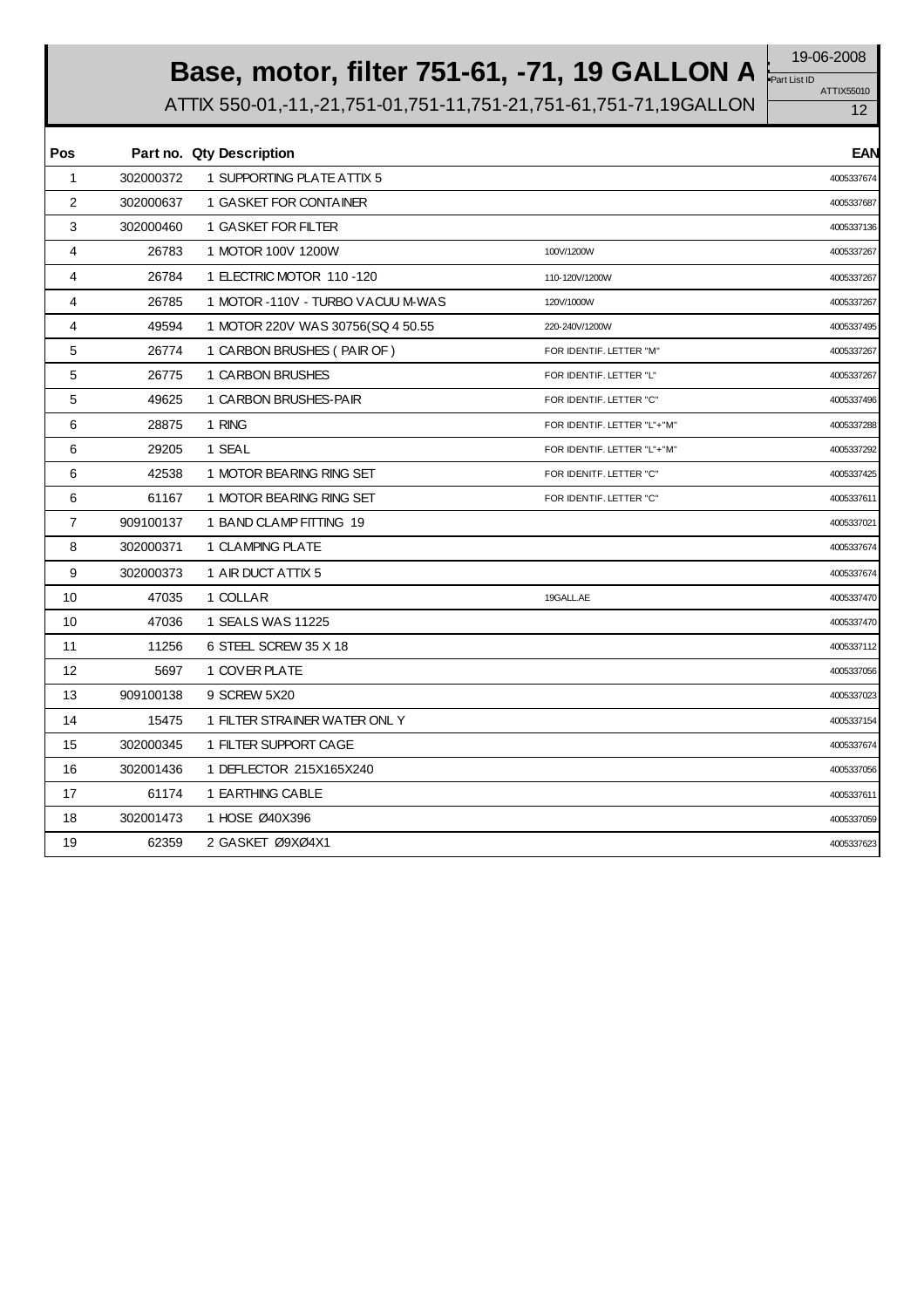#### Container 550-01, 751-01, 12 **GALLON, 12 GALLO**

ATTIX 550-01,-11,-21,751-01,751-11,751-21,751-61,751-71,19GALLON

ATTIX 550-01, 550-11 MOBIL, 550-21, 12 Gallon, 12 Gallon RDF



ATTIX55012

19-06-2008

Part List ID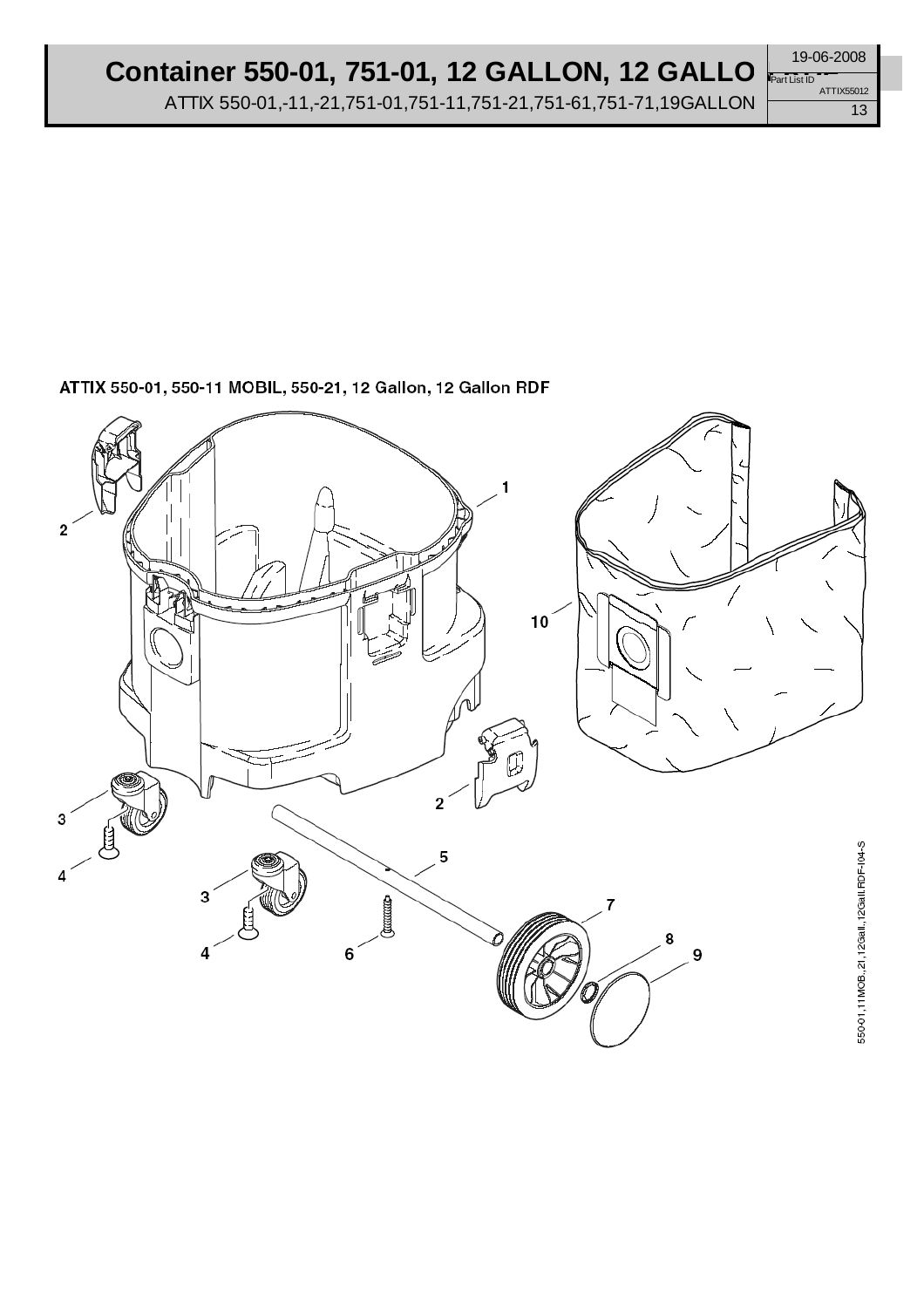**Container 550-01, 751-01, 12 GALLON, 12 GALLO** 

ATTIX55012 Part List **ID** 

| <b>Pos</b> |           | Part no. Qty Description  | <b>EAN</b> |
|------------|-----------|---------------------------|------------|
|            | 302000696 | 1 CONTAINER               | 4005337690 |
| 2          | 302000349 | 2 LOCKING CLAMP           | 4005337674 |
| 3          | 302000682 | 2 CASTER                  | 4005337690 |
| 4          | 909100164 | 2 COUNTERSUNK SCREW M8X25 | 4005337036 |
| 5          | 302000636 | 1 AXLE                    | 4005337687 |
| 6          | 909100085 | 1 SCREW 5X35              | 4005337679 |
| 7          | 302000639 | 2 WHEEL                   | 4005337687 |
| 8          | 47302     | 2 RING                    | 4005337473 |
| 9          | 302000701 | 2 HUB CAP                 | 4005337690 |
| 10         | 302000527 | 1 FBAG ATTIX 5 5PCS       | 4005337683 |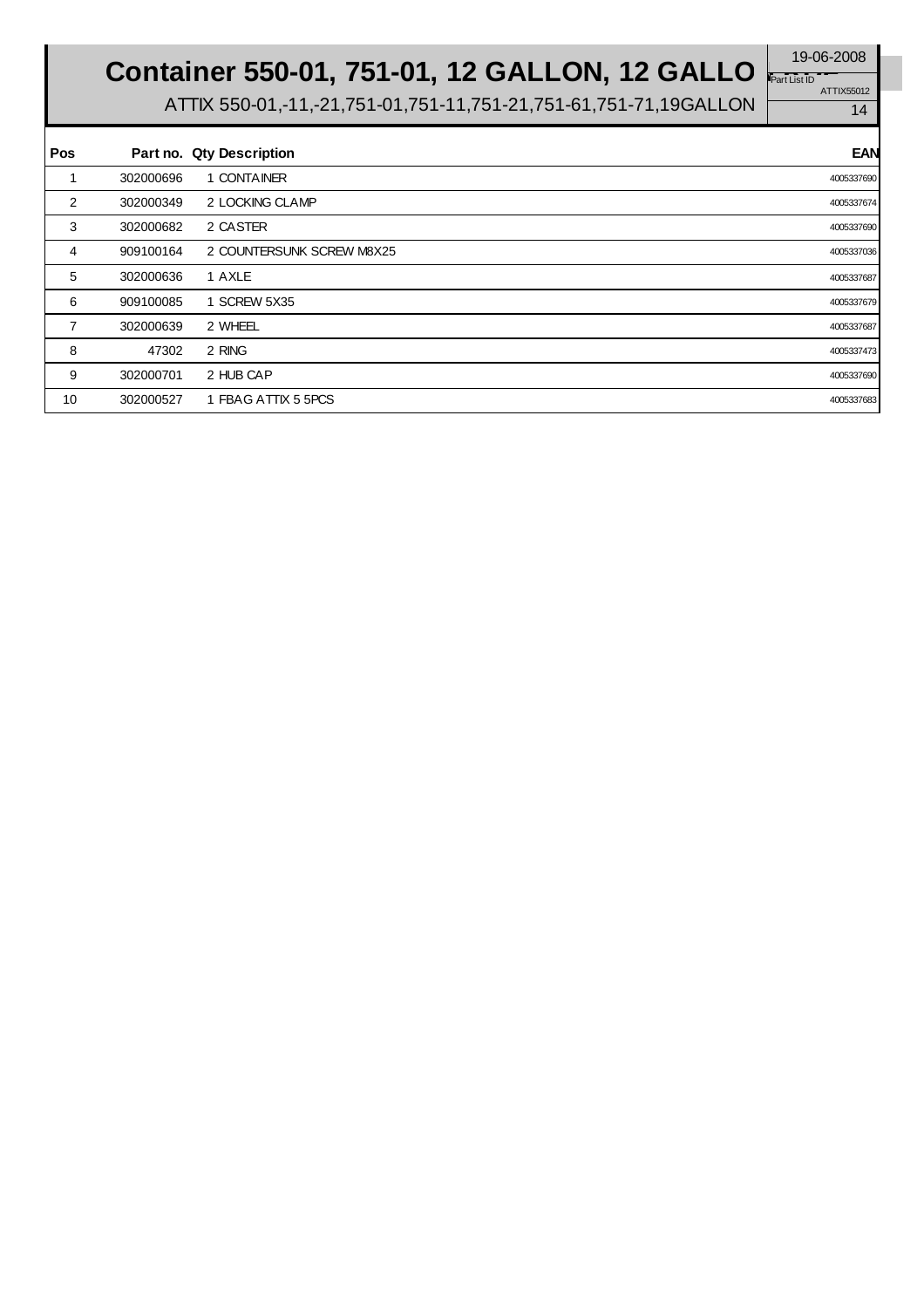## **Handle 550-11 mobil**

ATTIX 550-01,-11,-21,751-01,751-11,751-21,751-61,751-71,19GALLON



19-06-2008

15 Part List ID ATTIX55014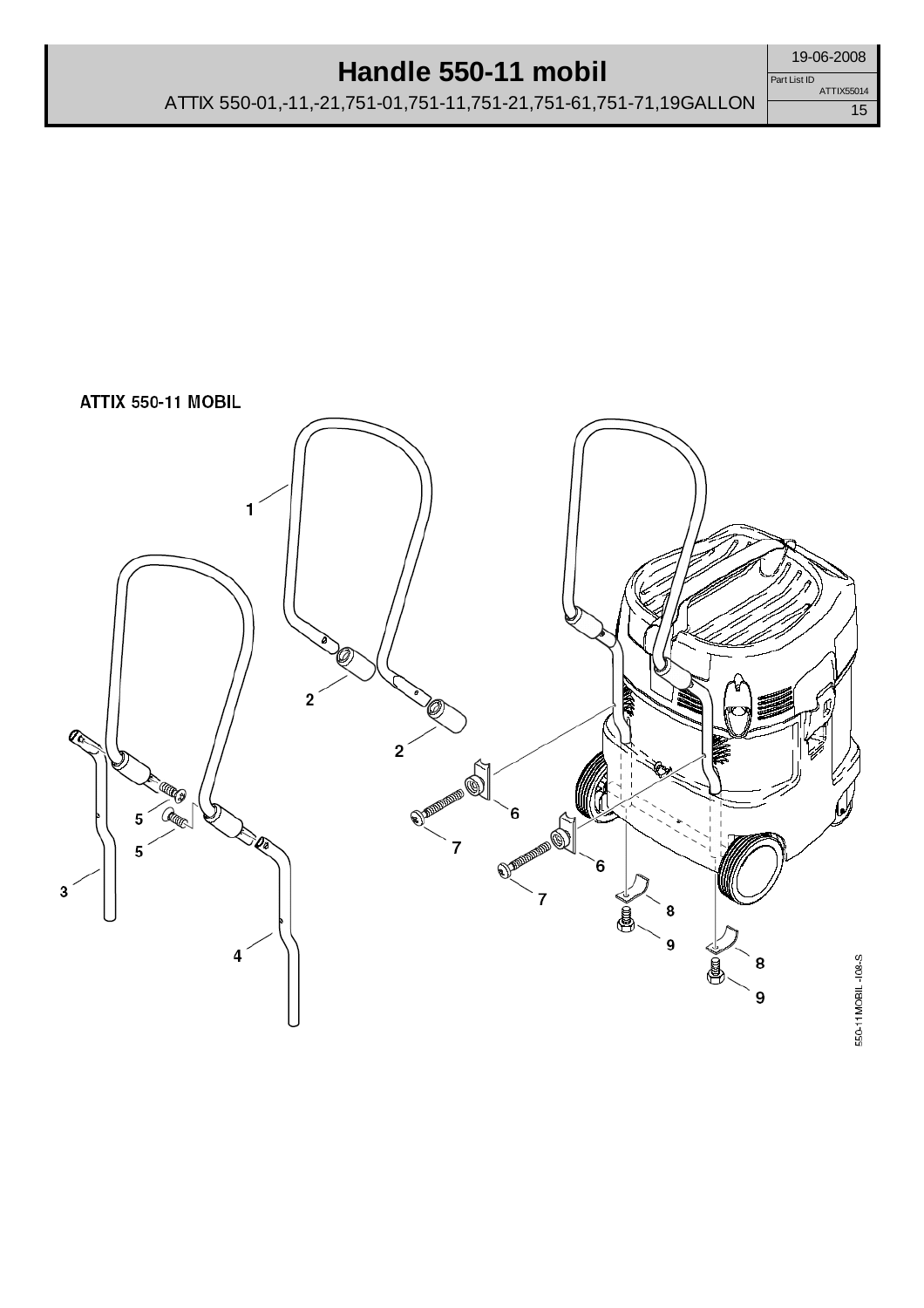# Handle 550-11 mobil

ATTIX55014 Part List ID

| Pos |           | Part no. Qty Description | <b>EAN</b> |
|-----|-----------|--------------------------|------------|
|     | 302001099 | 1 HANDLE-BOW 548X356X141 | 4005337035 |
| 2   | 302001102 | 2 SLEEVEØ38X90           | 4005337035 |
| 3   | 302001100 | 1 HANDLEBOW LEFT         | 4005337035 |
| 4   | 302001101 | 1 HANDLEBOW RIGHT        | 4005337035 |
| 5   | 5187      | 2 BOLT WAS 3137/3903     | 4005337051 |
| 6   | 302000769 | 2 BRACKET 46X20X19       | 4005337021 |
| 7   | 909100160 | 2 PAN HEAD SCREW M6X45   | 4005337035 |
| 8   | 302001098 | 2 STRAP 2,5X49X20X17     | 4005337035 |
| 9   | 8917      | 2 RETAINER PLATE         | 4005337089 |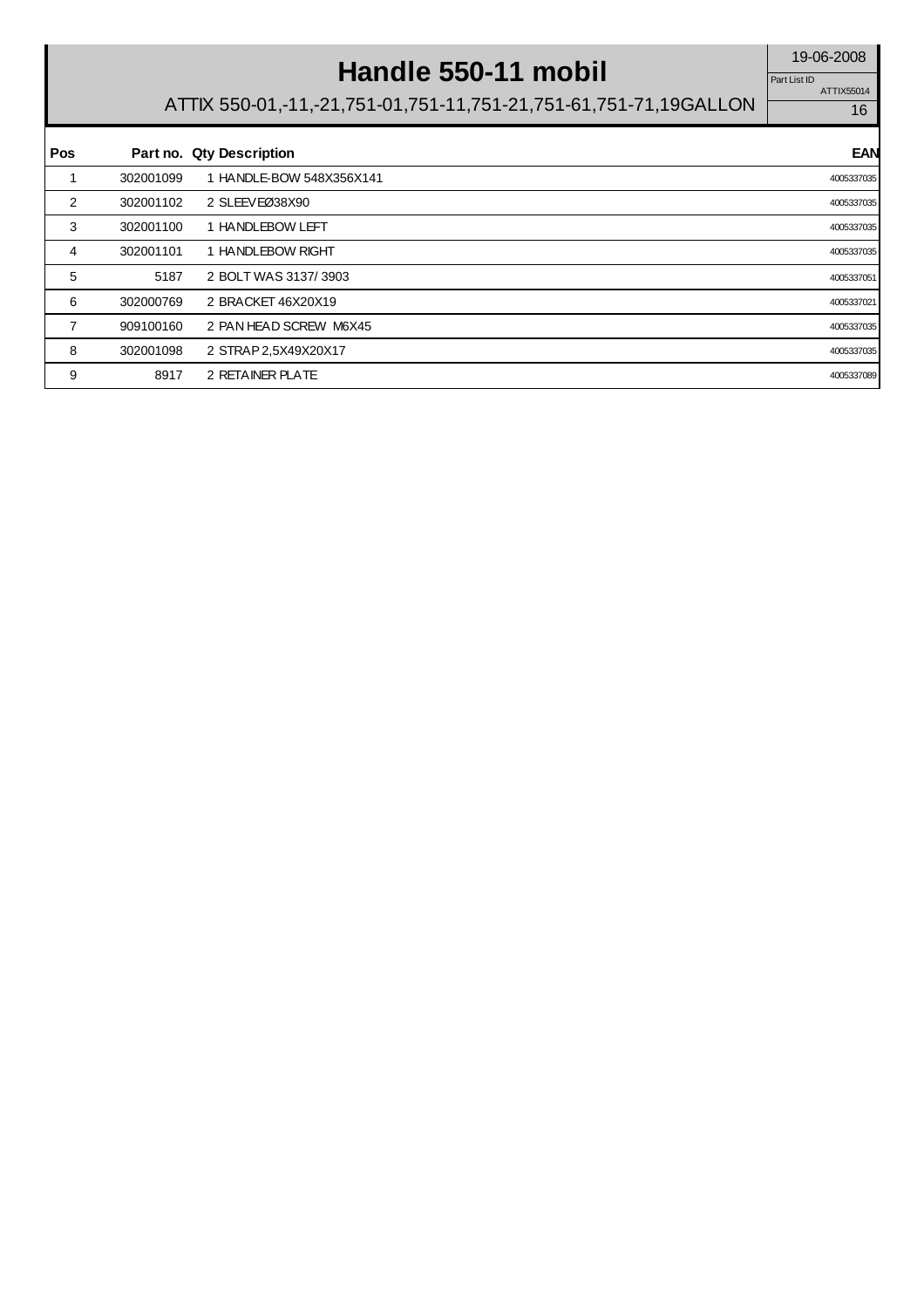ATTIX 550-01,-11,-21,751-01,751-11,751-21,751-61,751-71,19GALLON

17 Part List ID ATTIX55016



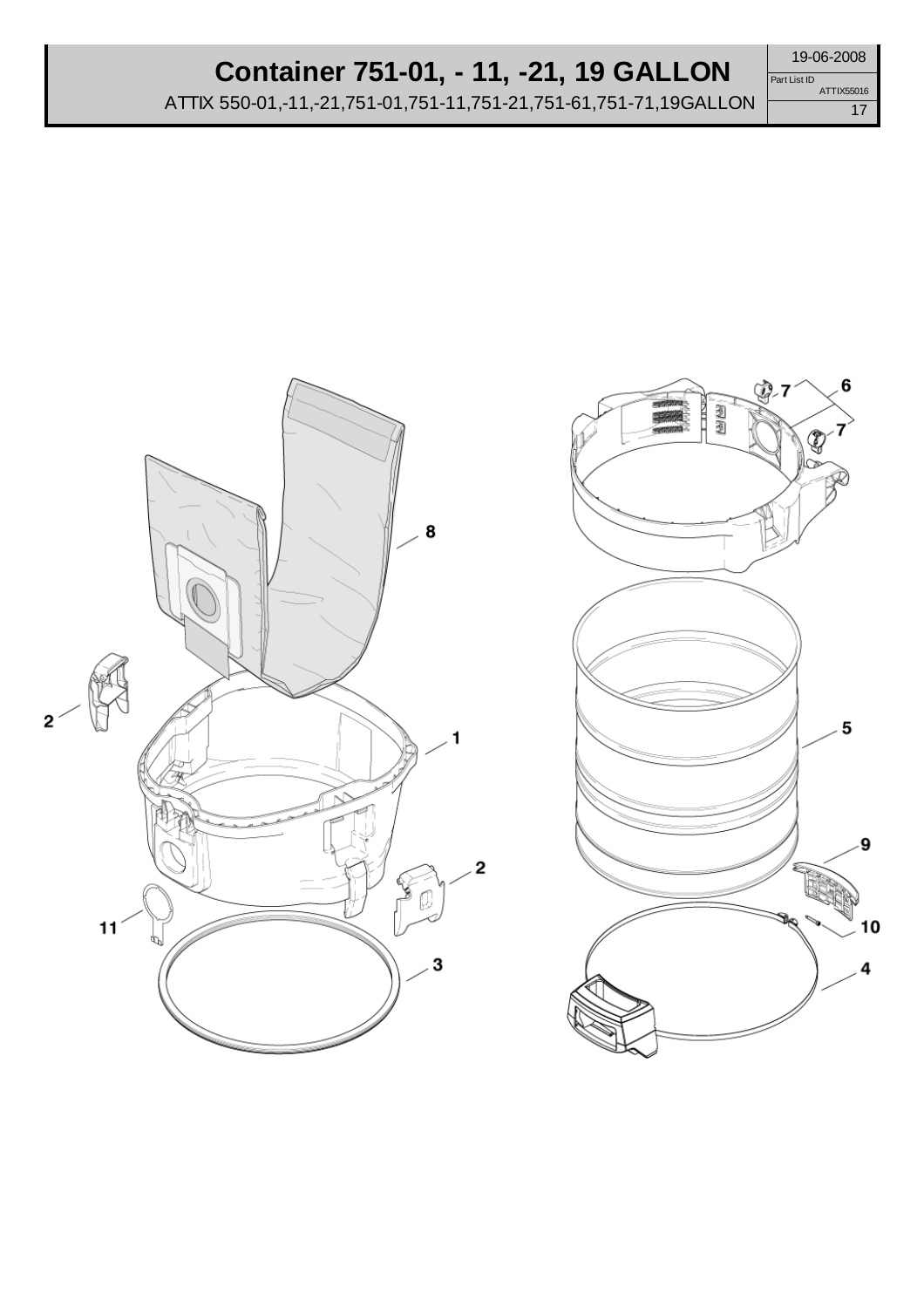Part List ID

ATTIX55016

# **Container 751-01, -11, -21, 19 GALLON** Part List ID **Partles**

| <b>Pos</b> |           | Part no. Qty Description    | <b>EAN</b> |
|------------|-----------|-----------------------------|------------|
|            | 302001610 | 1 ADAPTER RING              | 4005337068 |
| 2          | 302000349 | 2 LOCKING CLAMP             | 4005337674 |
| 3          | 302001432 | 1 GASKET CONTAINER          | 4005337067 |
| 4          | 302001605 | 1 HANDLE W/ TAPE            | 4005337068 |
| 5          | 302001362 | 1 CONTAINER O408X430 SS     | 4005337045 |
| 6          | 302001704 | 1 BELT CONTAINER Ø480 SET   | 4005337072 |
| 7          | 302001441 | 2 INTERLOCK CONTAINER ATTIX | 4005337059 |
| 8          | 302001484 | 1 FBAG ATTIX 7 5PCS         | 4005337061 |
| 9          | 302001363 | 1 HOLDER 155X55X35          | 4005337045 |
| 10         | 302001613 | 1 SCREW M5X35X5             | 4005337068 |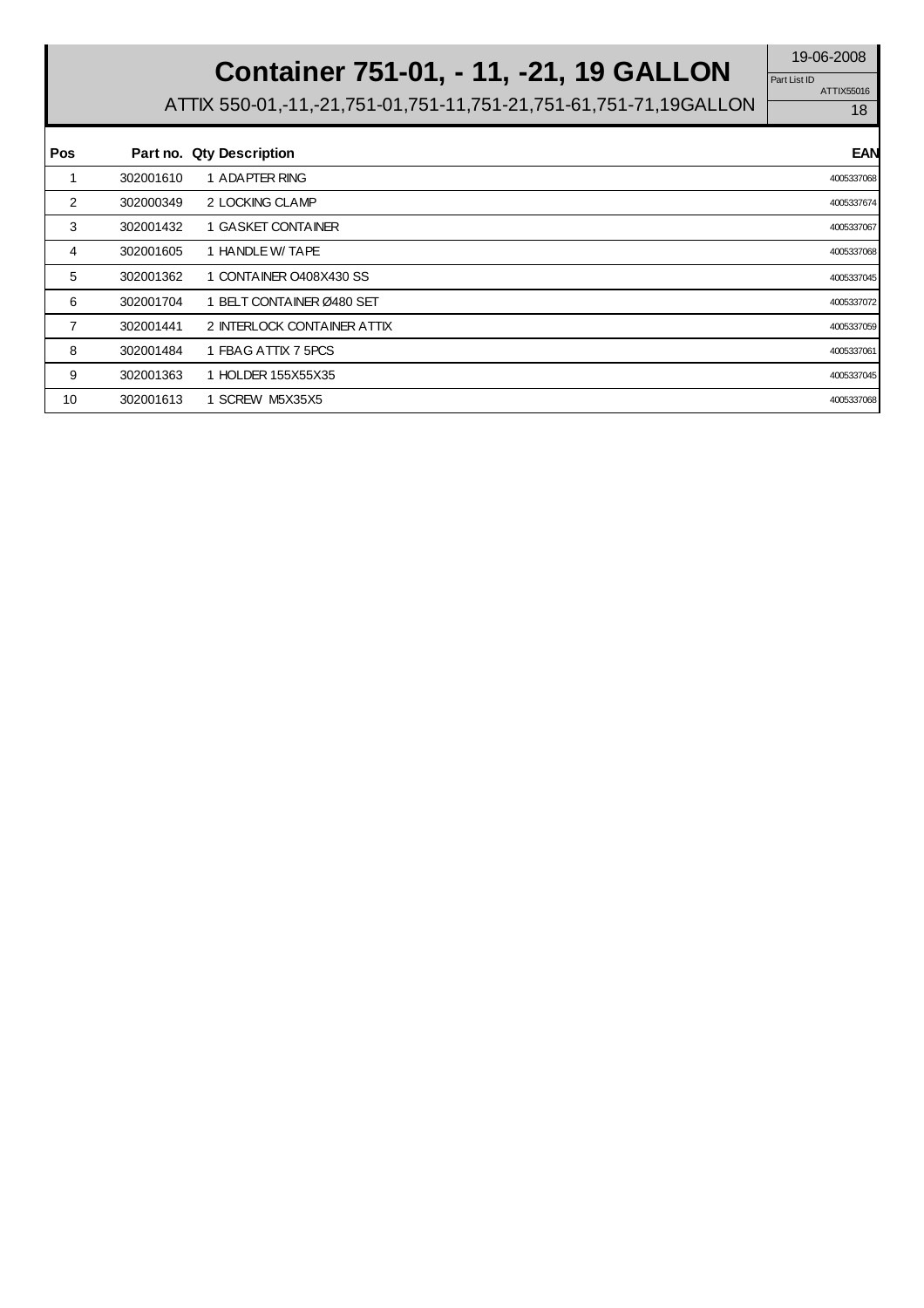## **Container 751-61, -71, 19 GALLON AE**

ATTIX 550-01,-11,-21,751-01,751-11,751-21,751-61,751-71,19GALLON

19-06-2008 Part List ID ATTIX55018



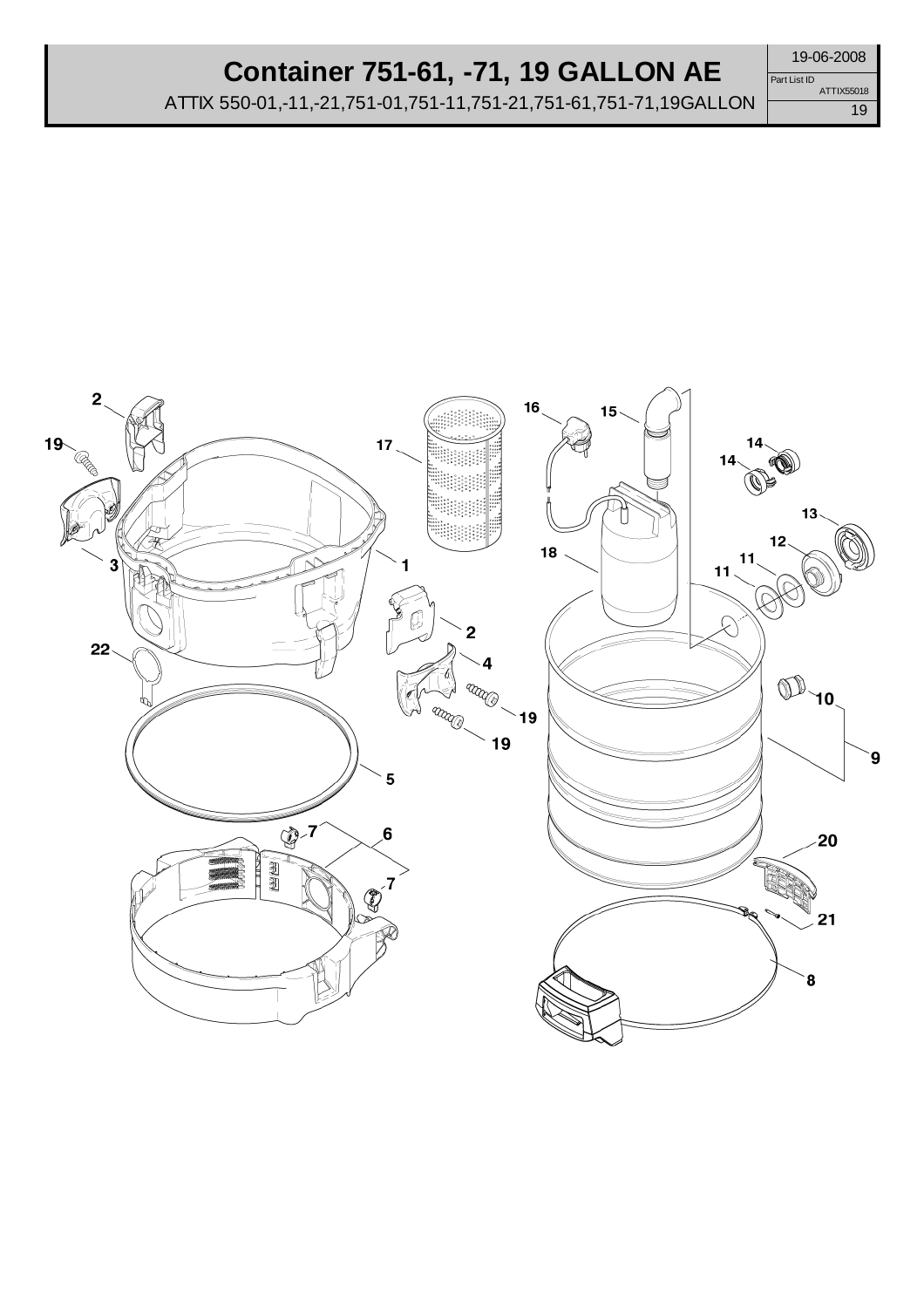# **Container 751-61, -71, 19 GALLON AE**

ATTIX55018 Part List ID

| Pos            |           | Part no. Qty Description      |           | <b>EAN</b> |
|----------------|-----------|-------------------------------|-----------|------------|
| 1              | 302001610 | 1 ADAPTER RING                |           | 4005337068 |
| 2              | 302000349 | 2 LOCKING CLAMP               |           | 4005337674 |
| 3              | 302001553 | 1 CLAMP FITTING RIGHT         |           | 4005337063 |
| 4              | 302001552 | 1 CLAMP FITTING LEFT          |           | 4005337063 |
| 5              | 302001432 | 1 GASKET CONTAINER            |           | 4005337067 |
| 6              | 302001704 | 1 BELT CONTAINER Ø480 SET     |           | 4005337072 |
| $\overline{7}$ | 302001441 | 2 INTERLOCK CONTAINER ATTIX   |           | 4005337059 |
| 8              | 302001605 | 1 HANDLE W/ TAPE              |           | 4005337068 |
| 9              | 302001361 | 1 CONTAINER ATTIX 7 FIRE      |           | 4005337045 |
| 10             | 64901     | 1 CORD FIXING M16X1,5         |           | 4005337649 |
| 11             | 60901     | 2 GASKET 42X58X3              |           | 4005337609 |
| 12             | 302001482 | 1 COUPLING                    |           | 4005337061 |
| 13             | 34460     | 1 GEKA COUPLING               |           | 4005337344 |
| 14             | 7729      | 2 GEKA COUPLING 1IN           |           | 4005337077 |
| 15             | 302001133 | 1 DISCHARGE PIPE ASSY, G11/4" |           | 4005337036 |
| 16             | 11832     | 1 CABLE-PLUG 2P+PE 16A        |           | 4005337118 |
| 17             | 302001434 | 1 METAL BASKET Ø200X372       |           | 4005337056 |
| 18             | 302000297 | 1 PUMP 230/50                 | 230V/50HZ | 4005337674 |
| 18             | 302000307 | 1 PUMP 115/60                 | 115V/60HZ | 4005337674 |
| 19             | 909100138 | 4 SCREW 5X20                  |           | 4005337023 |
| 20             | 302001363 | 1 HOLDER 155X55X35            |           | 4005337045 |
| 21             | 302001613 | 1 SCREW M5X35X5               |           | 4005337068 |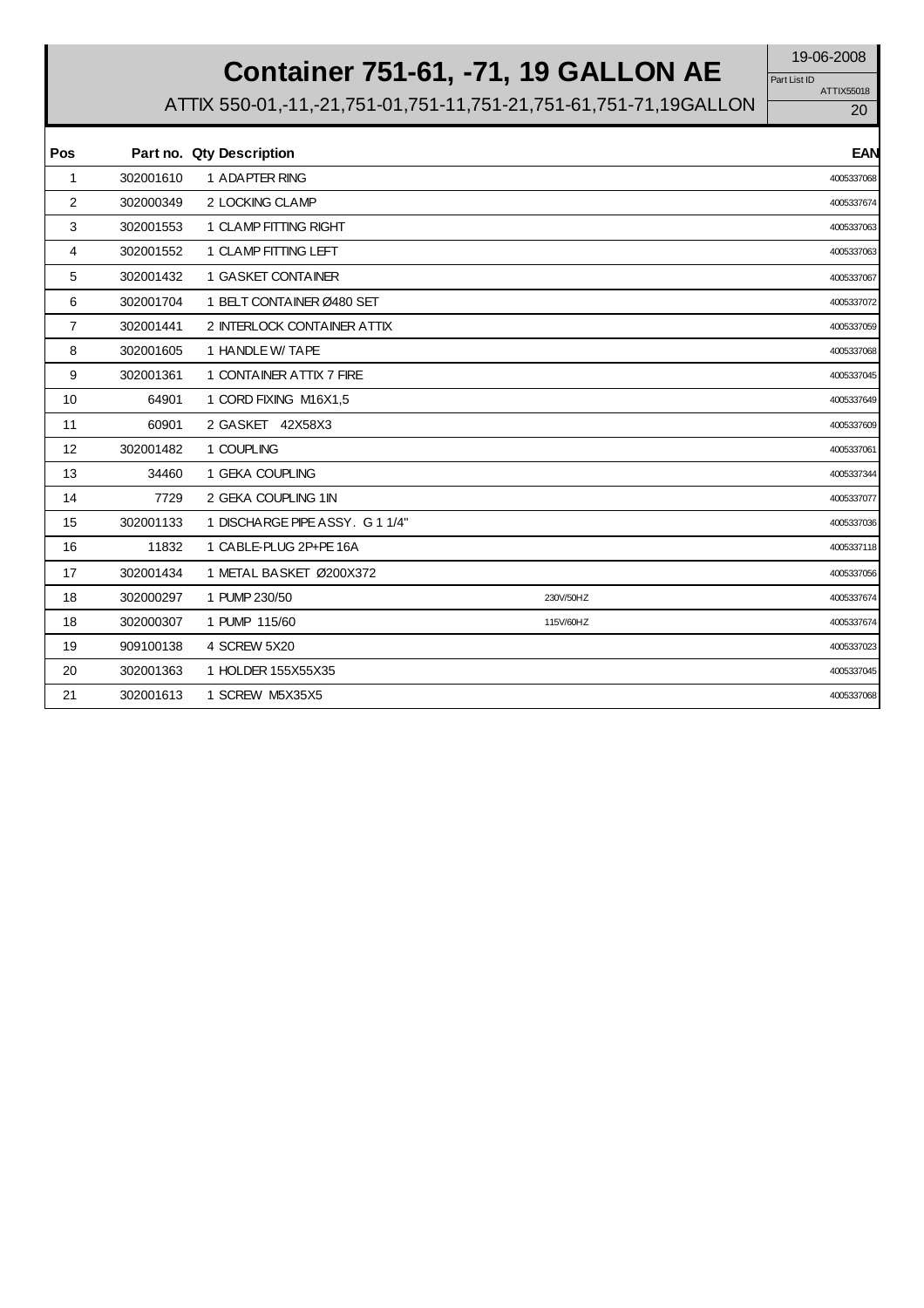# **Frame 751-01, -11, -21, -61, 19 G., 19 G. AE**

ATTIX 550-01,-11,-21,751-01,751-11,751-21,751-61,751-71,19GALLON

ATTIX 751-01, 751-11, 751-21, 751-61, 19 Gallon, 19 Gallon AE



19-06-2008 Part List ID

21

ATTIX55020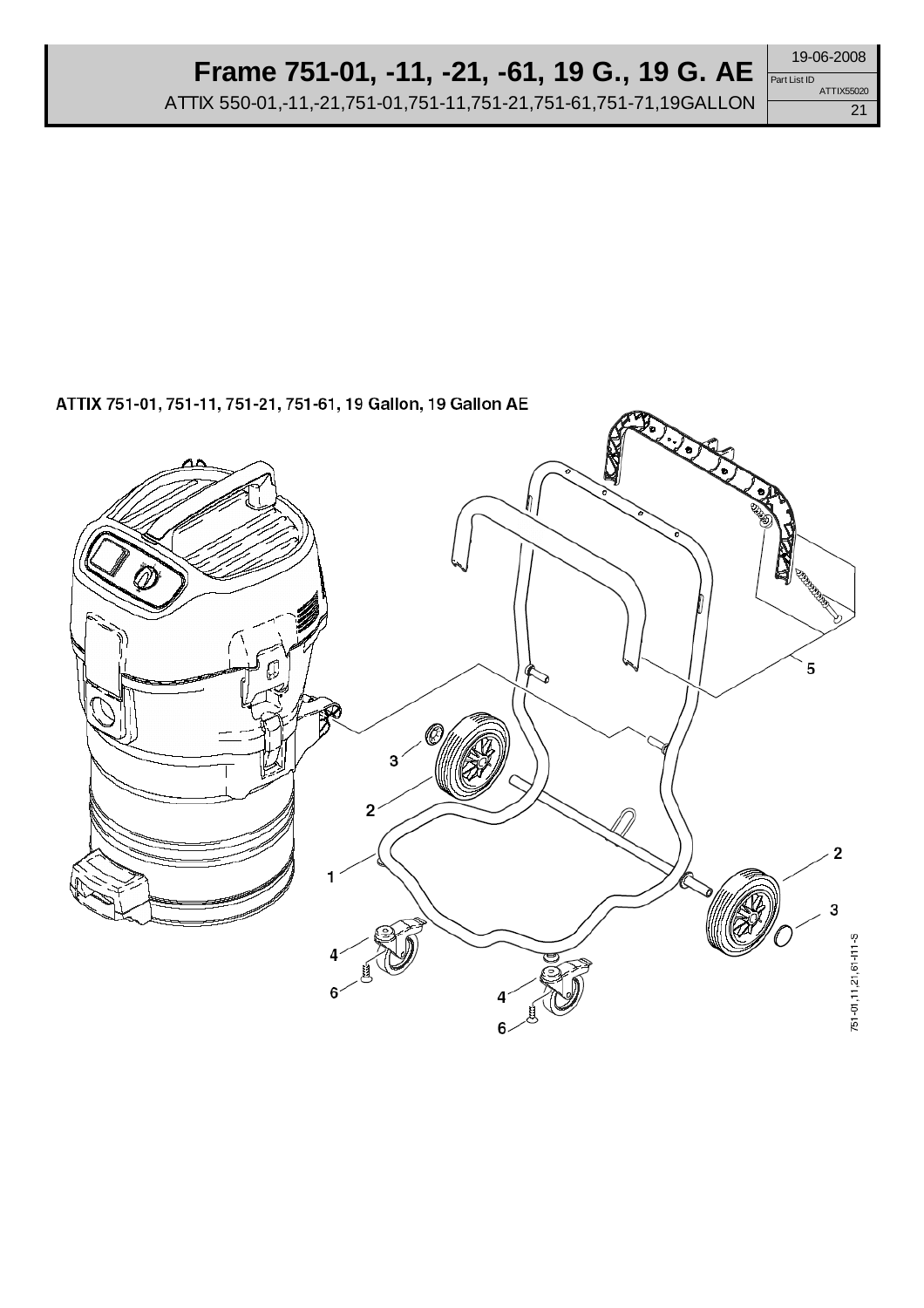# **Frame 751-01, -11, -21, -61, 19 G., 19 G. AE**  $\frac{19-06-2008}{PartListID}$

ATTIX55020 Part List ID

| Pos |           | Part no. Qty Description          | <b>EAN</b> |
|-----|-----------|-----------------------------------|------------|
|     | 302001437 | 1 FRAME BLACK                     | 4005337056 |
| 2   | 302000334 | 2 WHEEL 200X45                    | 4005337674 |
| 3   | 3750      | 2 WHEEL CAP                       | 4005337037 |
| 4   | 2011054   | 2 TURNABLE WHEEL                  | 5701715031 |
| 5   | 302001706 | 1 HANDLE SET-1, UPPER AND L       | 4005337072 |
| 6   | 24310     | 2 COUNTERSUNK SCREW M8X16 D IN 79 | 4005337243 |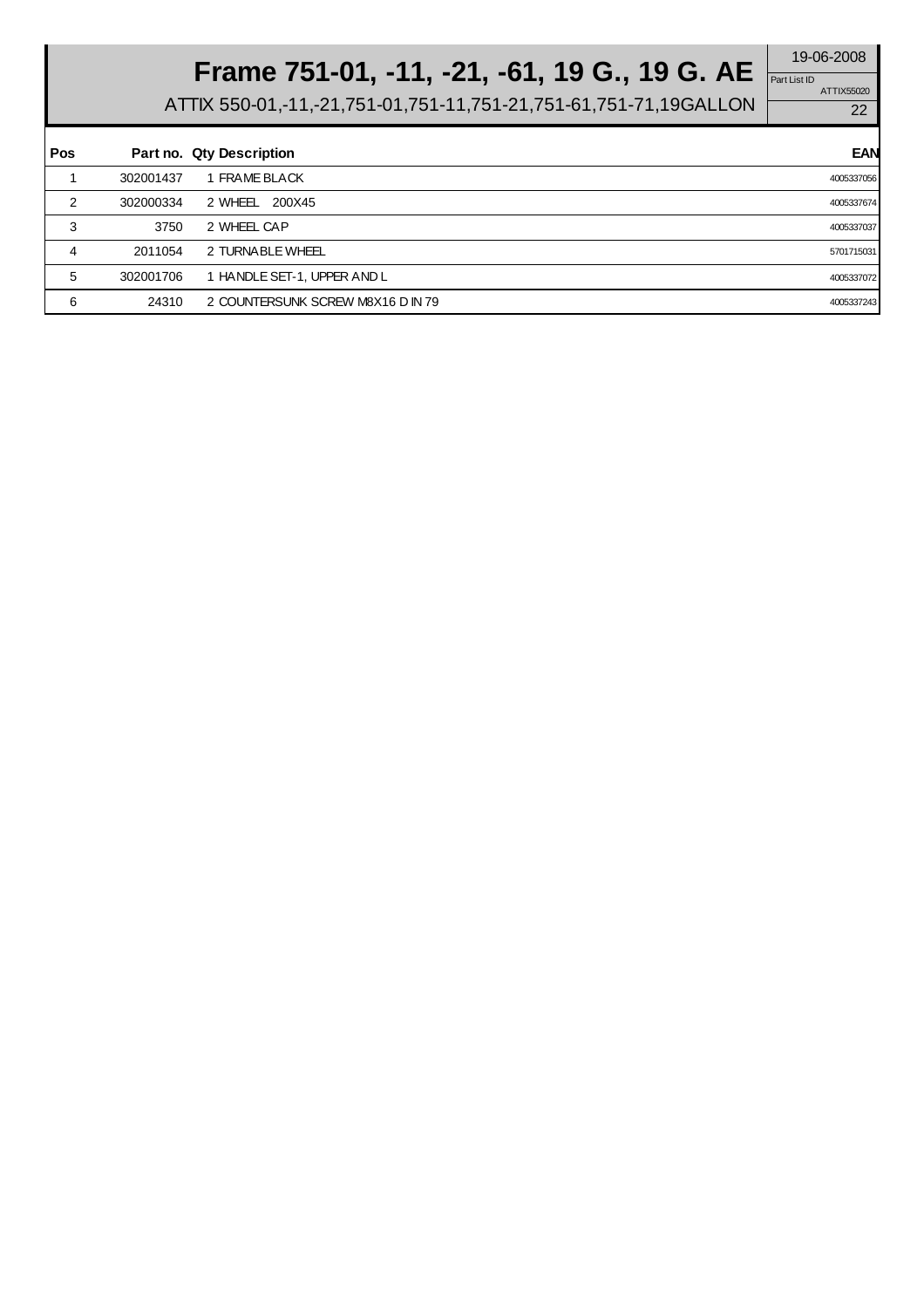## **Frame 751-71**



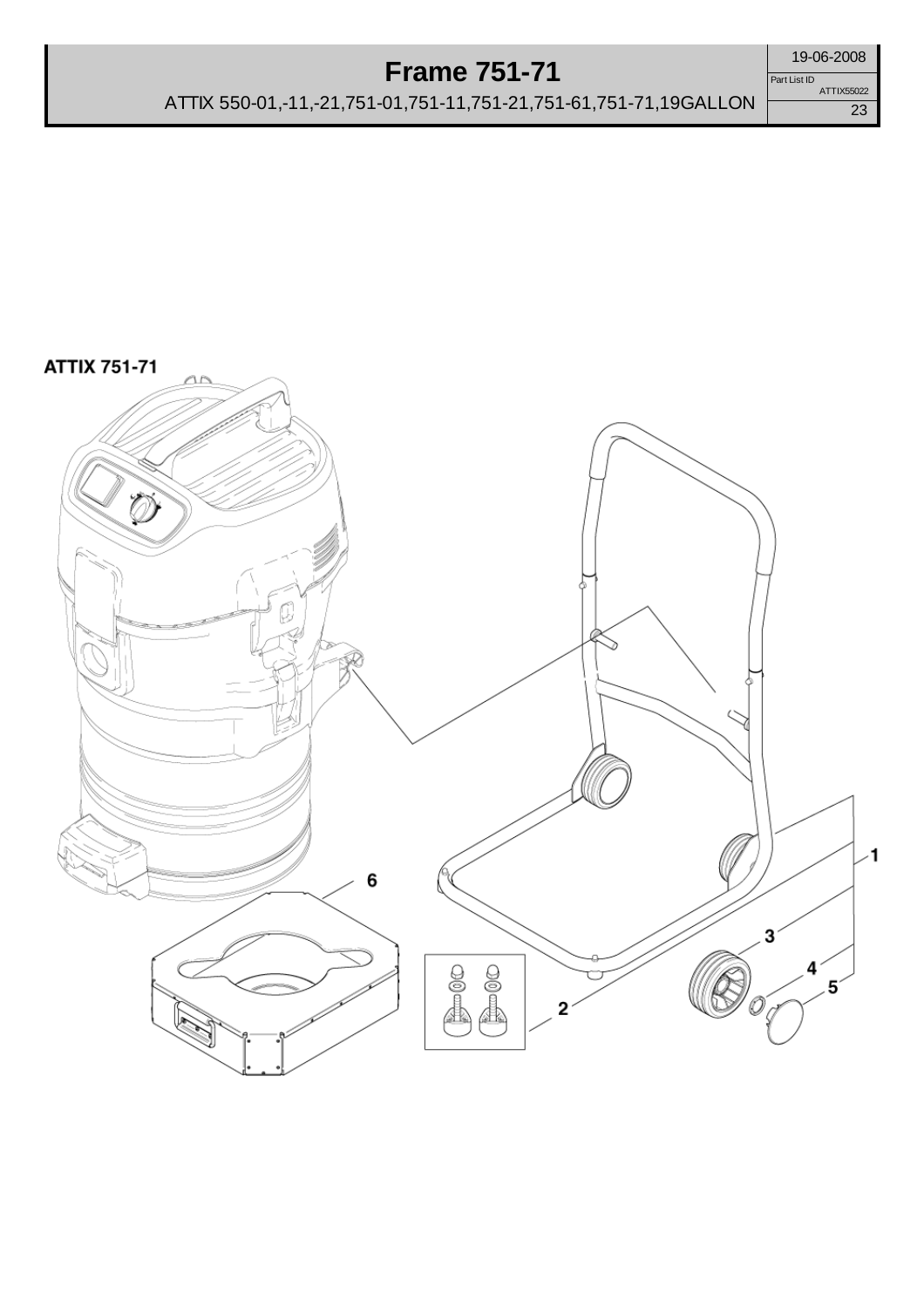# **Frame 751-71** 19-06-2008

ATTIX55022 Part List ID

| Pos |           | Part no. Qty Description              | <b>EAN</b> |
|-----|-----------|---------------------------------------|------------|
|     | 302001472 | 1 FRAME CPL, ATTIX 7 FIRE             | 4005337059 |
| 2   | 302001705 | 1 SUSTAINER Ø 26X17 SET2              | 4005337072 |
| 3   | 302000465 | 2 WHEEL                               | 4005337682 |
| 4   | 47302     | 2 RING                                | 4005337473 |
| 5   | 25710     | 2 HUB CAP 075 L JET                   | 4005337257 |
| 6   | 302001554 | 1 HOSE CARRY-BOX ATTIX 7 FIRE BRIGADE | 4005337068 |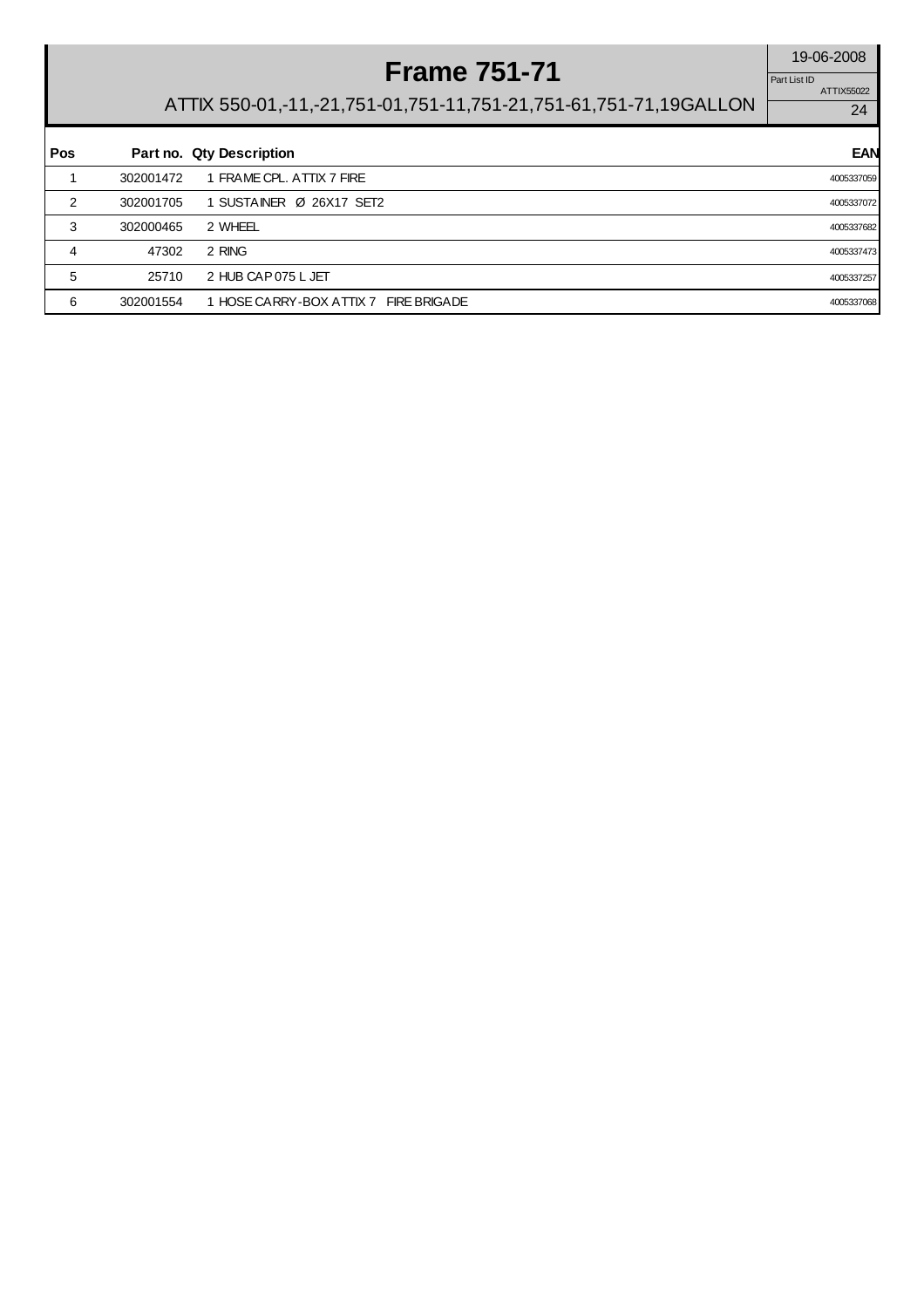#### **Accessories**

25 Part List ID ATTIX55024